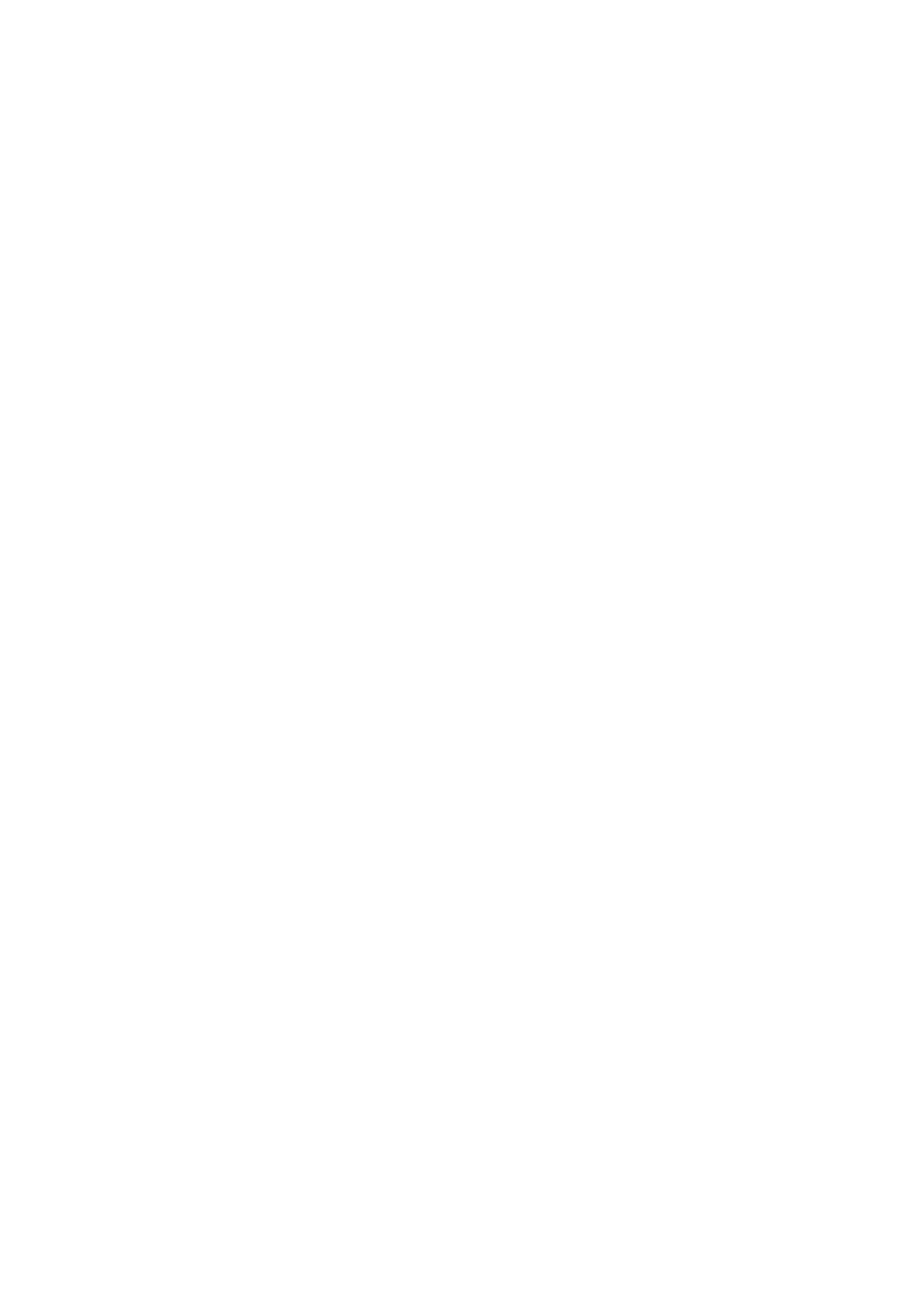# Key Points

- In 2007, the Bamford Review concluded that 'There should be a single, comprehensive legislative framework for the reform of Mental Health legislation and for the introduction of Capacity legislation in Northern Ireland'. To use the terminology which was emerging around that time, it was recommending the 'fusion' of mental health law (primarily concerned with the reduction of the risks flowing from mental disorder to the patient and others) and mental capacity law (designed to empower people to make decisions for themselves wherever possible, and to protect people who lack capacity) into a single piece of legalisation.
- The draft Mental Capacity Bill, which is the product of significant post-Bamford policy development, contains the legislative framework implementing the Bamford Review recommendation highlighted above. The draft Bill, therefore, moves Northern Ireland one step closer to becoming the first jurisdiction in the world to enact a single legislative scheme which, on the basis of incapacity principles, governs non-consenual treatment of both physical and mental illnesses. Whilst other jurisdictions (for example the province of Victoria in Australia) have relatively recently considered enacting such legislation, none have yet proceeded to do so.
- The Bamford Review stated that the single legal framework it proposed should be based on '…agreed principles, explicitly stated in legislation and supplemented, if necessary in supporting Codes of Practice'. The principles it identified closely resembled those considered by many to be the standard theoretical framework used to address ethical situations in the field of medicine.
- Rather than directly transposing the Bamford principles onto the face of the draft Bill, Part 1 of the draft Bill seeks to capture the substance of these principles, albeit using different terminology. Some consultation responses expressed concern with this approach.
- Taken as a whole, consultees' views on the principles framework set out in Part 1 ranged from an unconditional broad welcome - through concern for potential difficulties and unforeseen consequences arising from novel aspects of the draft legislation - to the view that the model upon which the Bill was based was conceptually ill founded.
- The latter views were framed within the post-Bamford entry into force in 2008 and UK ratification in 2009 of the United Nations Convention on the Rights of People with a Disability. The UNCRPD it was argued required a paradigm shift away from substitute to supported decision making. It was, however, also recognised that, given the emerging law and practice relating to supported decision making, ensuring compliance with the UNCRPD would be complex and challenging.
- The Mental Capacity Bill, once introduce in the Assembly, will proceed through the law making process within this developing legal and policy environment.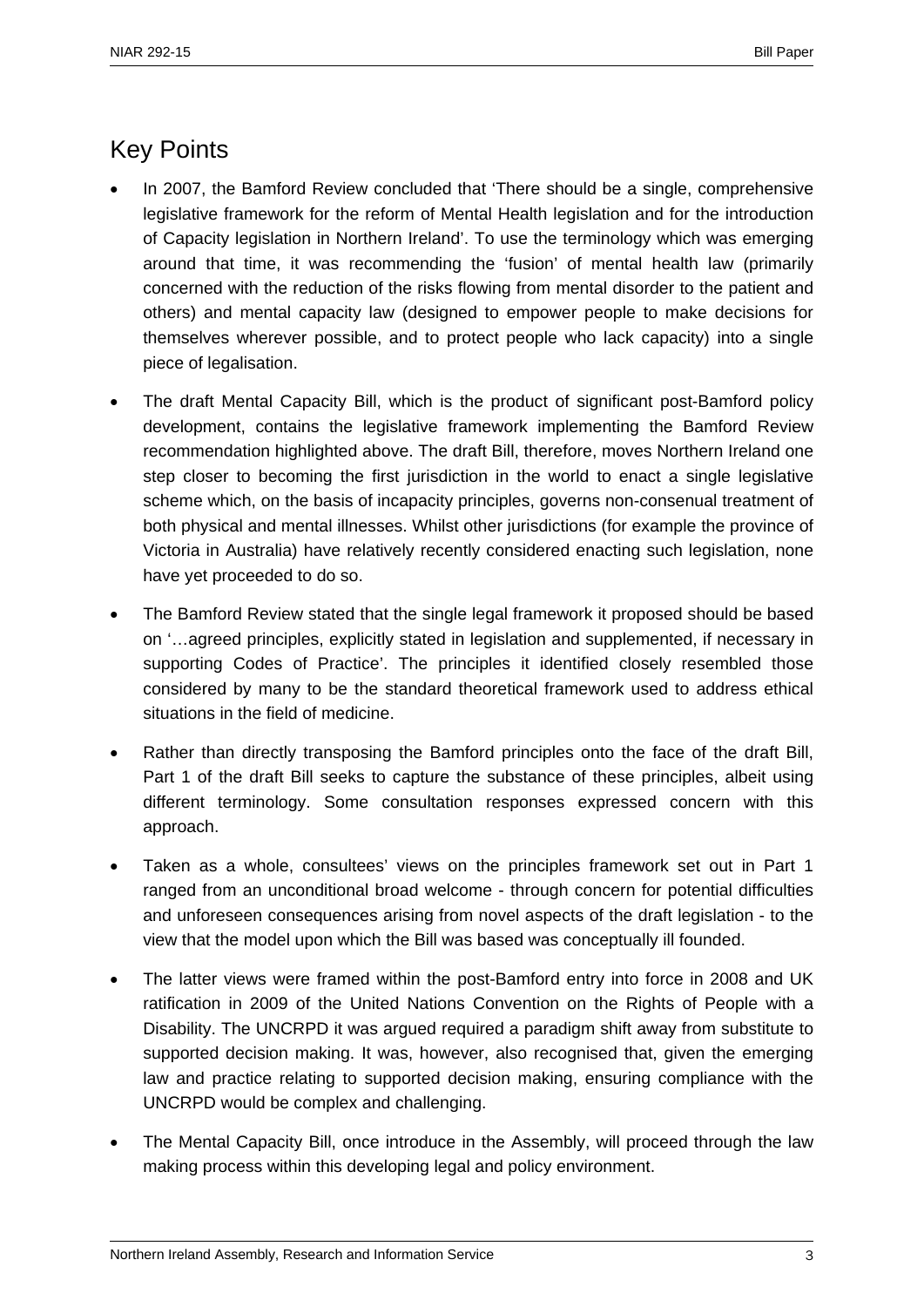# Executive Summary

On 11 May 2015, the Assembly passed a motion to establish an Ad Hoc Joint Committee to consider the Mental Capacity Bill and to submit a report by 28 January 2016. This paper focuses on the principles framework set out in Part 1 of the draft Bill as, at the time of writing, the Bill itself had not been formally introduced into the Assembly.

The draft Mental Capacity Bill is the product of a process which began in 2002, when the DHSSPS initiated a review of the law, policy and provisions affecting people with mental ill-health or a learning disability. The review, which published its report on legislative reform in summer 2007, was named the Bamford Review in recognition of the contribution made to it by the late Professor Bamford, Chair of the steering committee

Within its overarching recommendations, the Bamford Review stated that 'There should be a single, comprehensive legislative framework for the reform of Mental Health legislation and for the introduction of Capacity legislation in Northern Ireland' and 'the framework should be based on agreed principles. The principles which the Bamford Review recommended should underpin the new legislation and 'support the dignity of the person' were:

*Autonomy – respecting the person's capacity to decide and act on his own and his right not to be subject to restraint by others.* 

*Benefit – promoting the health, welfare and safety of the person, while having regard to the safety of others.* 

*Least Harm – acting in a way that minimises the likelihood of harm to the person. Justice - applying the law fairly and equally.* 

The principles identified by the Bamford Review reflected the existing standard theoretical framework used to analyse ethical situations in the field of medicine The fusion of mental health law (primarily concerned with the reduction of the risks flowing from mental disorder to the patient and others) and mental capacity law (designed to empower people to make decisions for themselves wherever possible, and to protect people who lack capacity) into a single piece of legalisation, however, represented a significant innovation.

The DHSSPS and DoJ have both undertaken significant consultation during the development of the policy recommend by the Bamford Review, albeit that DoJ activity initially lagged behind that of their colleagues in the DHSSPS. A significant outcome, following this consultation, has been that children (those aged under 16) largely fall outside of the scope of the Bill and will continue to dealt with under existing legislation, particularly the Children's Order. Those in criminal justice system, however, will be included within the scope of the Bill.

In May 2014, a consultation document, which included the draft provisions of the Bill relating to civil society and set out the proposed approach for those subject to the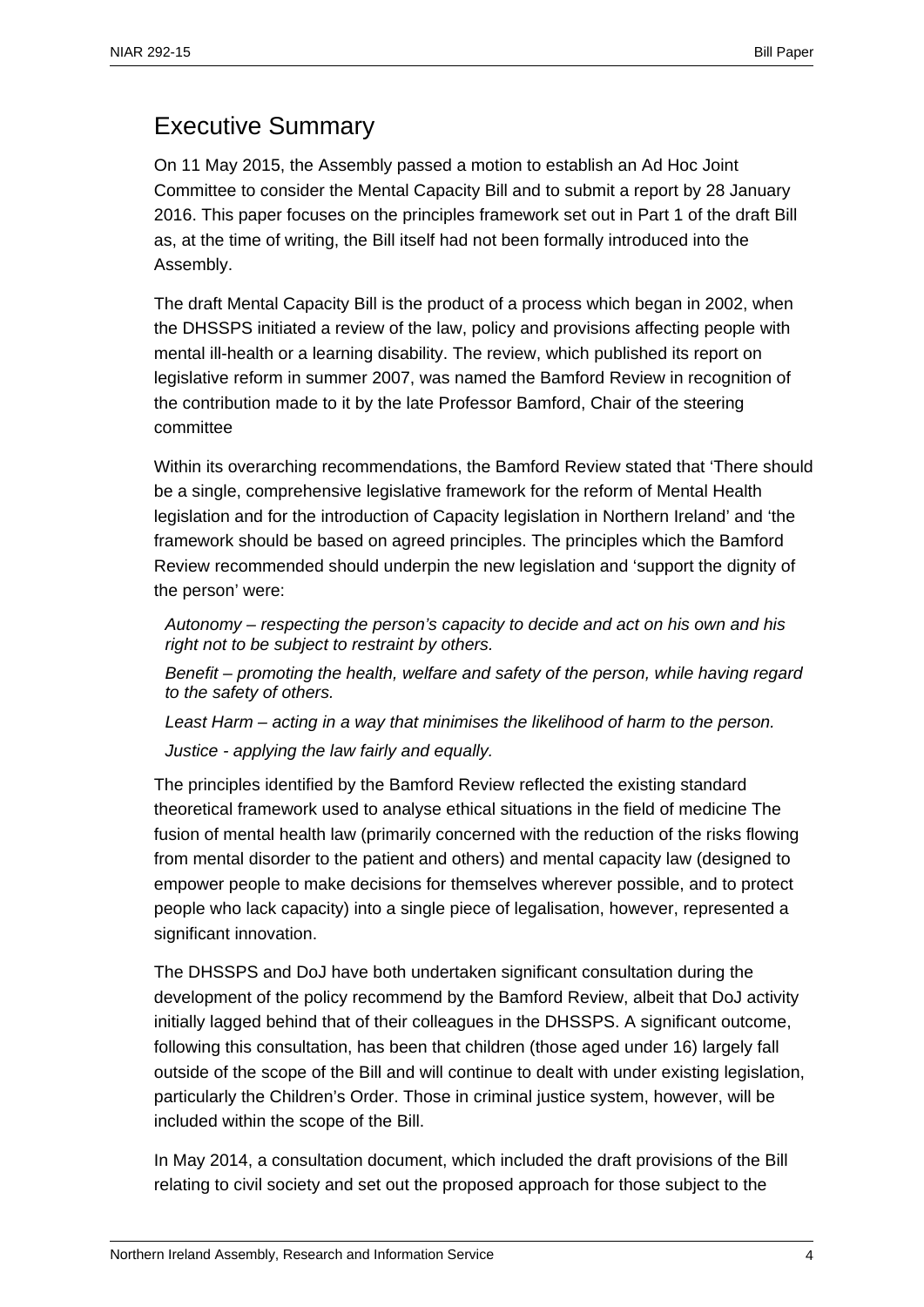Criminal Justice system, was published. The consultation document stated that the draft Mental Capacity Bill would '…introduce a single, statutory framework governing all situations where a decision needs to be made in relation to the care, treatment (for a physical or mental illness) or personal welfare, of a person aged 16 or over, who lacks capacity to make the decision'.

The Departments received one hundred and twenty one responses to the consultation, with forty five percent of these commenting on the principles in Part 1 of the draft Bill. The information provided in this paper is designed to provide an illustrative, rather than a representative, summary of the range of views expressed in consultation responses, on these principles. These views ranged from unqualified support for the principles and approach adopted in the draft Bill to the view that the model upon which the Bill was based was conceptually ill founded, particularly within the framework of the UK's post-Bamford ratification of the United Nations Convention on the Rights of People with a Disability.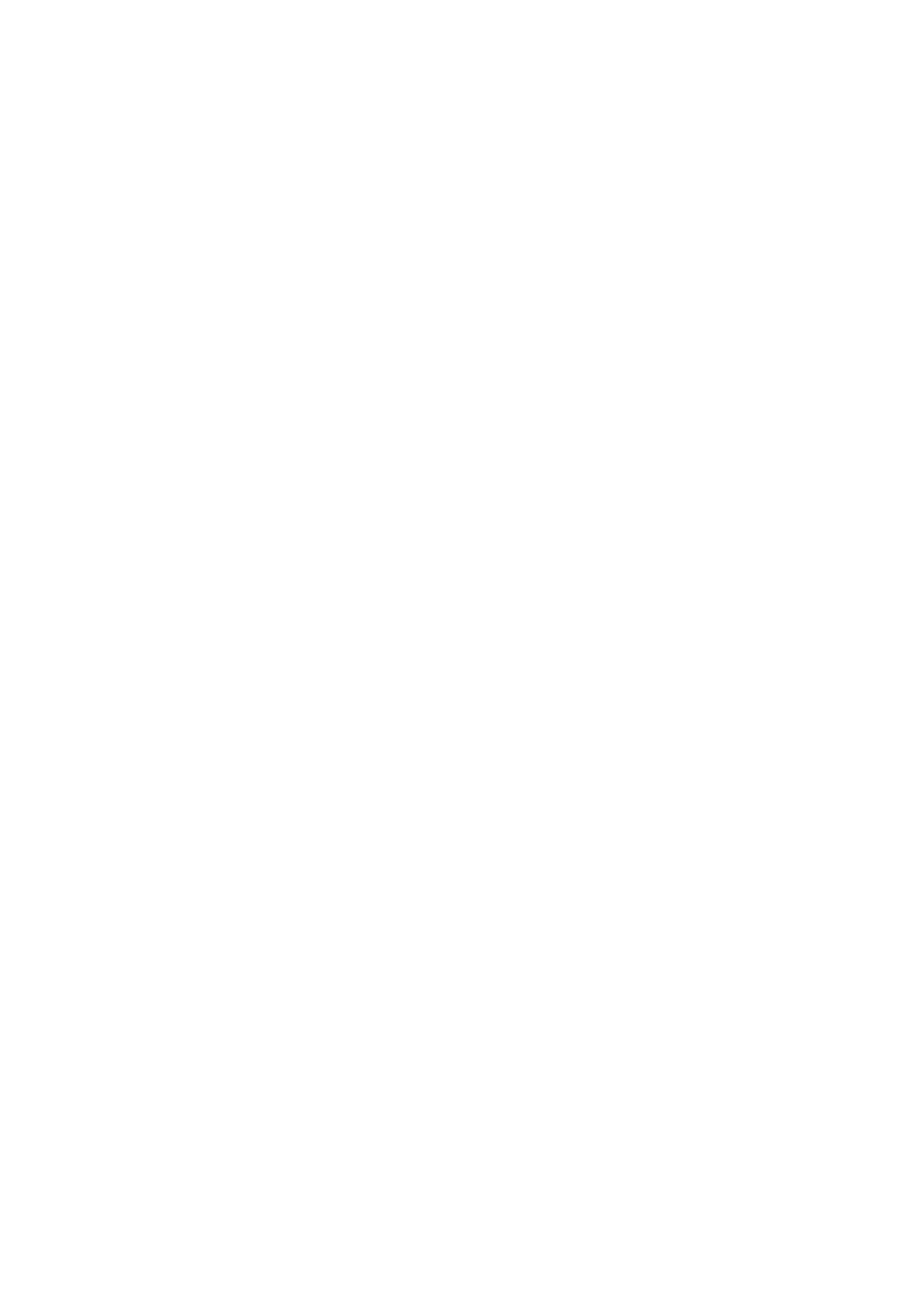# **Contents**

## Key Points

## Executive Summary

| $\overline{1}$                                            |                                            | 9  |
|-----------------------------------------------------------|--------------------------------------------|----|
| 2                                                         |                                            | 9  |
| 3                                                         | The Bamford Review Principles Framework    | 11 |
| $\overline{4}$                                            | Post-Bamford Policy Development            | 13 |
| 5                                                         | Consultation on draft Mental Capacity Bill | 17 |
| 6                                                         |                                            | 28 |
| Appendix 1 Draft Mental Capacity Bill – Part 1 Principles |                                            |    |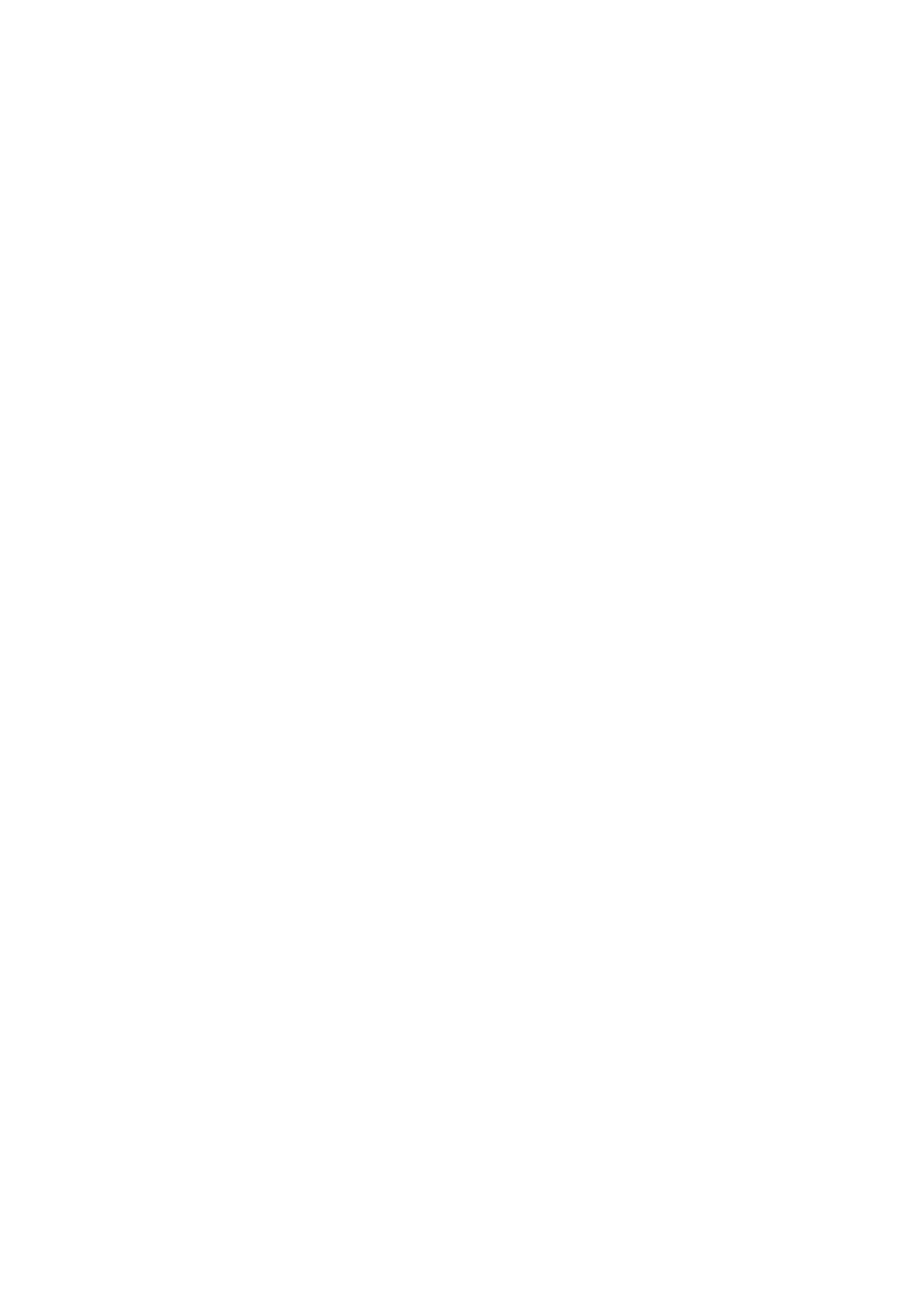# 1 Introduction

On 11 May 2015, the Assembly passed a motion to establish an Ad Hoc Joint Committee to consider the Mental Capacity Bill and to submit a report by 28 January 2016.

The Ad Hoc Joint Committee held its first meeting on 19 May and at that meeting agreed a forward work programme in anticipation of the introduction in the Assembly of a Mental Capacity Bill. It should be noted that, at the time of writing, a post consultation final version of the Mental Capacity Bill had yet to be formally introduced in the Assembly.

This paper is intended to provide Members with a broad overview of the policy development leading up to publication of the consultation on the draft Mental Capacity Bill and an overview of the consultation responses relating to the principles framework contained in Part 1 of that Bill. The paper does not, however, address the significant detail that was contained in some of the consultation responses. Rather, selected extracts have been included to orientate Members to some of the issues which were raised in the consultation and which they are likely to consider in detail, once the Ad Hoc Joint Committee begins its own consultation.

For ease of reference, Part 1 of the draft Bill is included as Appendix 1 to this paper.

## 2 Background

The Mental Capacity Bill is the product of a process which began in 2002, when the DHSSPS initiated a review of the law, policy and provisions affecting people with mental ill-health or a learning disability. The review, which concluded with the publication in 2007 of its report on legislative reform (one of 11 reports), was named the Bamford Review in recognition of the contribution made to it by the late Professor Bamford, Chair of the steering committee.

The length of this policy development and legislative drafting process perhaps reflects both the inclusive, structured approach taken by the DHSSPS (and more recently the DoJ) to policy development and the complexities involved in drafting a bill which, for the first time in any jurisdiction, seeks to fuse together mental capacity and mental health law.

In the UK context, it has been observed that mental health law is '…primarily concerned with the reduction of the risks flowing from mental disorder to the patient and others' whereas mental capacity legislation is '…designed to empower people to make decisions for themselves wherever possible, and to protect people who lack capacity'. A key challenge faced by the Departments, therefore, as they sought to address any stigma and inequality resulting from specific mental health legislation, has been the need to minimise the potential for unforeseen consequences in the move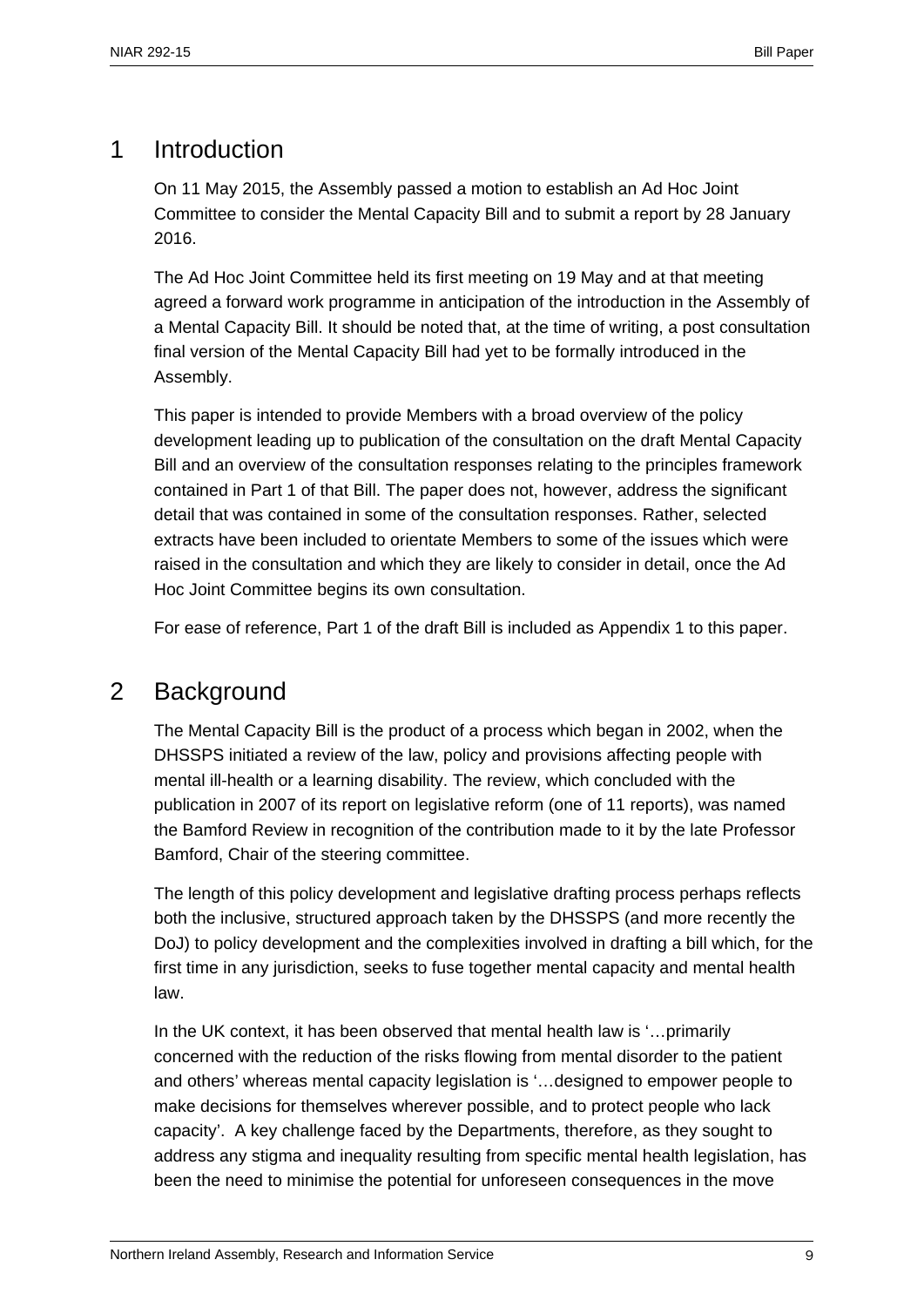away from separate legal structures relating to risk of harm to self and others on the one hand and to capacity on the other.<sup>1</sup>

Given the Bamford Review's fundamental assertion that those who have decisionmaking capacity should be free to make their own decisions (however unwise or imprudent these decisions may be) the inclusion within the scope of the Bill of children and those within the criminal justice system presented particular policy development challenges to both the DHSSPS and the DOJ. The outcome of their consideration of options has been that those in criminal justice system have been included within the scope of the Bill. Children (those aged under 16), however, will largely fall outside the scope of the Bill and will continue to be dealt with under existing legislation, particularly the Children (Northern Ireland) Order 1995. In addition, some parts of the Bill will not apply to young people (16 and 17 years olds).

In line with the approach advocated by the Bamford Review, the draft Bill seeks to resolve the inherent tensions arising from the existing separate legal structures for mental health and capacity by adopting a principles based approach; an approach whereby protection is afforded to all those falling within the scope of a new legislative framework by adherence to underlying core values or principles.

The Executive Summary which accompanied the full final report of the Bamford Review provided the following guide to the principles and human rights based approach to development of a new legislative framework for mental health and learning disability that it advocated:

A rights-based approach is proposed as the guiding principle for reform of legislation, which should respect the decisions of all who are assumed to have capacity to make their own decisions. Grounds for interfering with a person's autonomy should be primarily based on impaired decision making capacity. New legislative solutions are, therefore, required for issues posed by the effects of disorder of the brain or mind on and individual's decisionmaking capacity and which affect his/her own personal health, the need for care and treatment, safety and the welfare or the safety of others.

A principled, human-rights approach moves from public protection as the priority towards safeguarding the rights and dignity of people with mental disorder and ensuring their access to appropriate care and treatment. It will be necessary in some situations to balance these individual rights with the rights of others who may be placed at risk through the individual's behaviour. Adequate and proportionate protections must be ensured within legislation.

Mental health legislation considered from a principles base also requires a comprehensive approach which recognises the overlap with capacity issues,

<sup>&</sup>lt;sup>1</sup> Unlike the rest of the UK, there is no specific mental capacity legislation in Northern Ireland. Instead and mental capacity is currently governed by common law (case law).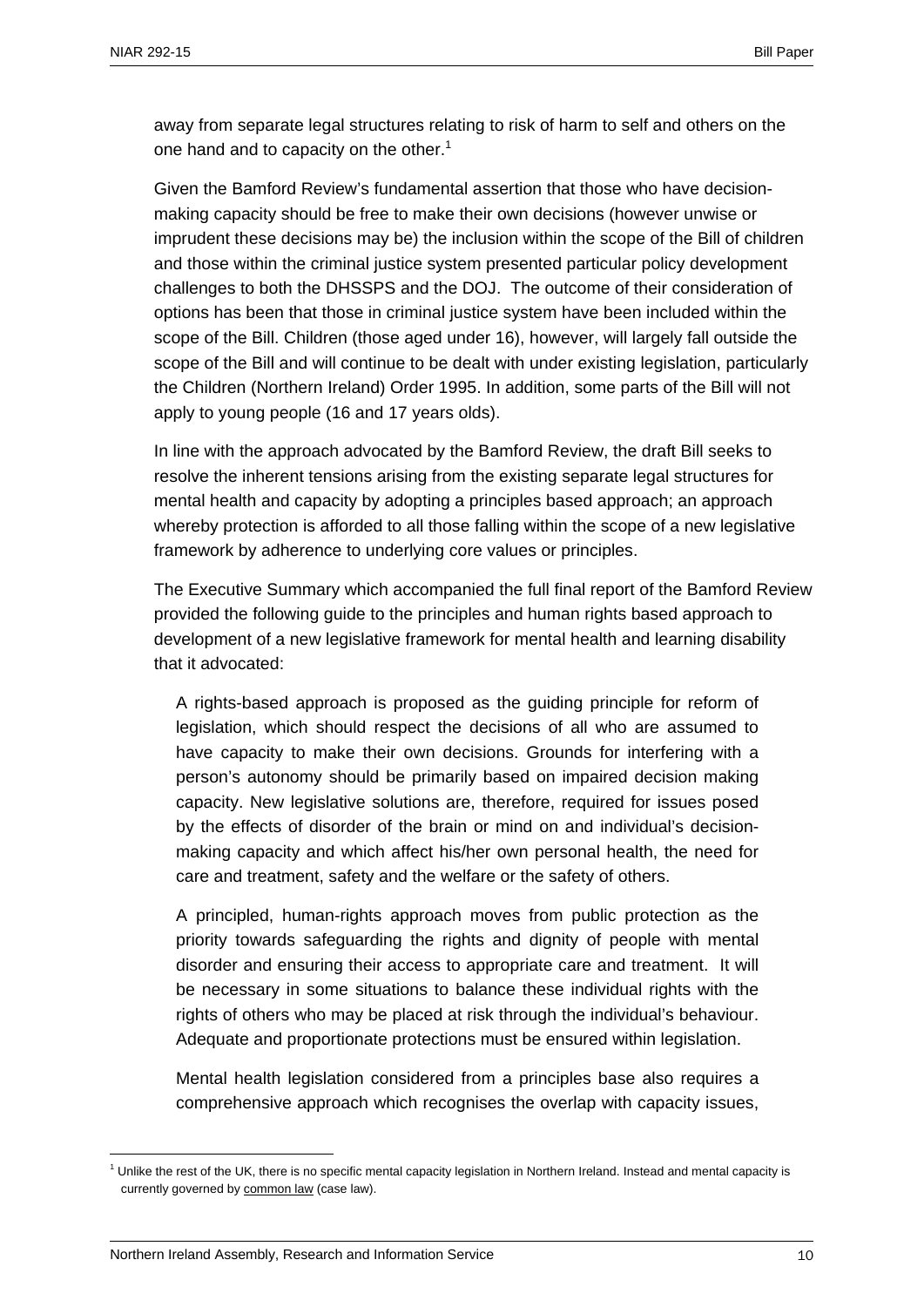the needs of children and of those within the Criminal Justice System, including the interfaces with other relevant statutes. $<sup>2</sup>$ </sup>

This paper provides background to the development of the core principles framework which underpins the legislative provisions contained within the draft bill, which itself was subject to a consultation exercise in 2014. The paper also provides information on the responses made to this consultation exercise. As has already been stated, however, it should be borne in mind that the paper was prepared before formal introduction to the Assembly of a Mental Capacity Bill.

# 3 The Bamford Review Principles Framework

In their classic textbook 'Principles of Biomedical Ethics', first published in 1971, Beauchamp and Childress set out four principles which are now considered by many to provide the standard theoretical framework from which to analyse ethical situations in the field of medicine. The four principles are:

*Respect for autonomy***:** respecting the decision-making capacities of autonomous persons; enabling individuals to make reasoned informed choices.

*Beneficence***:** this considers the balancing of benefits of treatment against the risks and costs; the healthcare professional should act in a way that benefits the patient.

*Non maleficence***:** avoiding the causation of harm; the healthcare professional should not harm the patient. All treatment involves some harm, even if minimal, but the harm should not be disproportionate to the benefits of treatment.

*Justice:* distributing benefits, risks and costs fairly; the notion that patients in similar positions should be treated in a similar manner.<sup>3</sup>

Whilst the scope of the draft Bill extends beyond the field of medicine, the influence of this framework on the work of the Bamford Review is clear and likely to reflect the professional medical backgrounds of key members of the review group.

Within its overarching recommendations, the Bamford Review stated that 'There should be a single, comprehensive legislative framework for the reform of Mental Health legislation and for the introduction of Capacity legislation in Northern Ireland' and 'the framework should be based on agreed principles, explicitly stated in legislation and supplemented, if necessary in supporting Codes of Practice'. The principles underpinning new legislation, the overarching recommendations stated, should support the dignity of the person and have regard to: autonomy, justice, benefit and least harm.<sup>4</sup>

<sup>3</sup> http://www.ukcen.net/index.php/ethical\_issues/ethical\_frameworks/the\_four\_principles\_of\_biomedical\_ethics 4 The Bamford Review of Mental Health and Learning Disability (Northern Ireland) A Comprehensive Legal Framework (DHSSPS) August 2007 (accessed May 2015) para 8.7

<sup>1</sup> <sup>2</sup> DHSSPS (2007) A Comprehensive Legal Framework for Mental Health and Learning Disability –Executive Summary http://www.dhsspsni.gov.uk/legal-issues-executive-summary.pdf (accessed April 2013)

http://www.dhsspsni.gov.uk/legal-issue-comprehensive-framework.pdf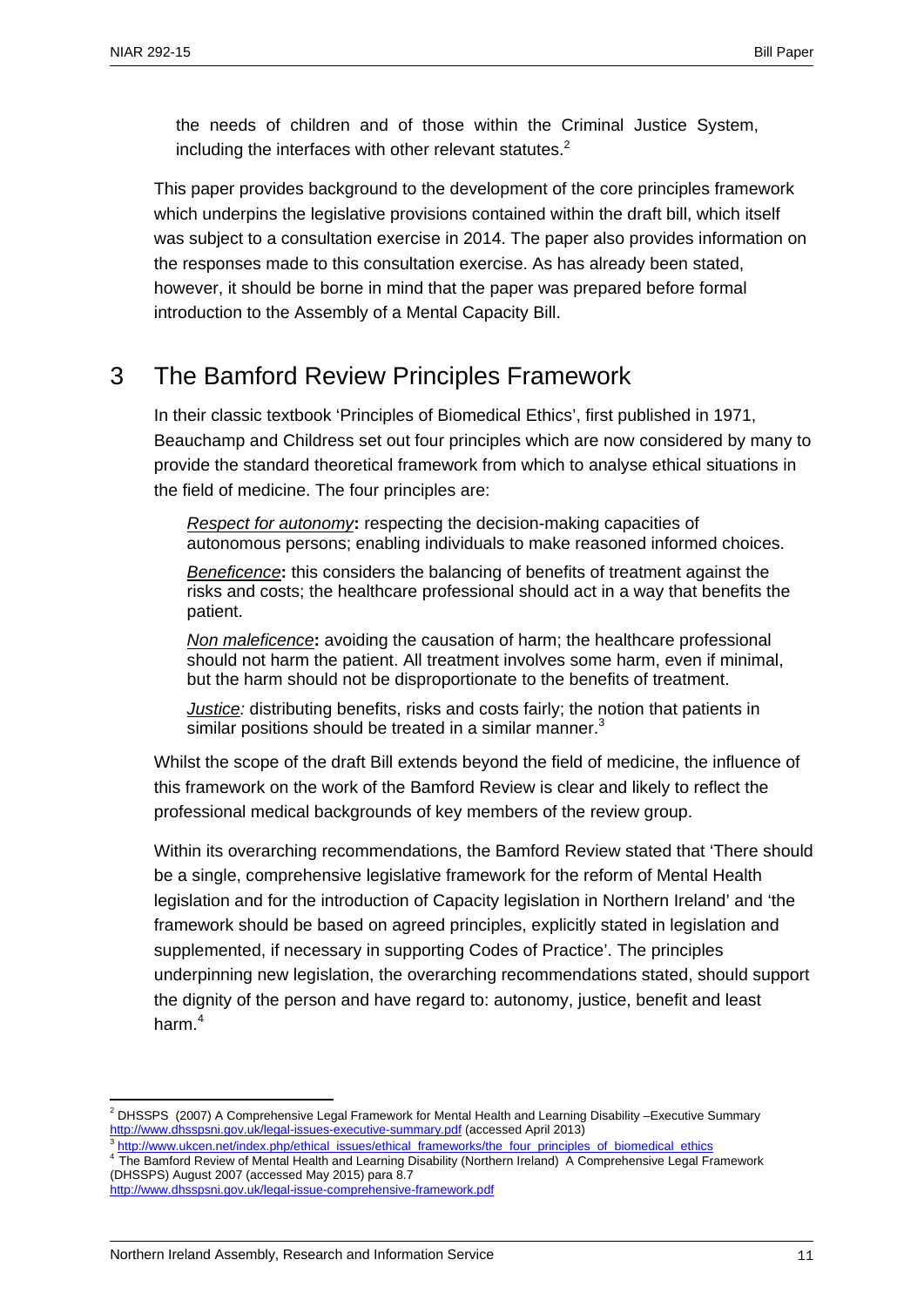## *Autonomy: respecting the person's capacity to decide and act on his own and his right not to be subject to restraint by others*

- There should be an assumption of capacity and provision of care and treatment should be on a partnership and consensual basis, as far as possible. Respect for capacitous decisions should extend to those decisions made legally in advance and where the person grants specific decision-making powers to another on his behalf, for the time when he loses capacity himself.
- Participation users of services should be fully involved to the extent permitted by the person's capacity, in all aspects of their care, support or treatment. Users of services should be provided with all the information and support necessary to enable them to participate. This may include the involvement of advocates and/or carers. Account should be taken of past and present wishes in so far as these may be ascertained.

## *Justice: applying the law fairly and equally*

- Non-discrimination persons with a mental disorder or a learning disability should retain the same rights and entitlements as other members of society.
- Equality and respect for diversity persons should receive treatment, care and support in a way that accords respect for, and is sensitive to their individual abilities, qualities and cultural backgrounds. The legislation should not discriminate on grounds of age, gender, sexual orientation, ethnic group, disability, social class, culture or religion.
- Reciprocity the loss of a person's rights by detention or by compulsion to treatment and care should be matched by an obligation to provide adequate treatment and care for that person.
- Partnership services should develop effective partnerships to ensure continuity of care across age and service boundaries,
- Fairness and transparency there should be fairness and transparency in decisionmaking, and the right to representation for challenge of due process. Proceedings should be timely.
- The specific rights of children, including the right to education, should be protected.

## *Benefit: promoting the health, welfare and safety of the person, while having regard to the safety of others*

- Where interference is necessary and permissible, the best interests of the person should be protected and promoted, including protection from abuse and exploitation.
- Interventions should only be undertaken using the legislation to achieve benefits which cannot be achieved otherwise. Benefit to the person should include, but not be limited to, reduction of risk of harm to self or others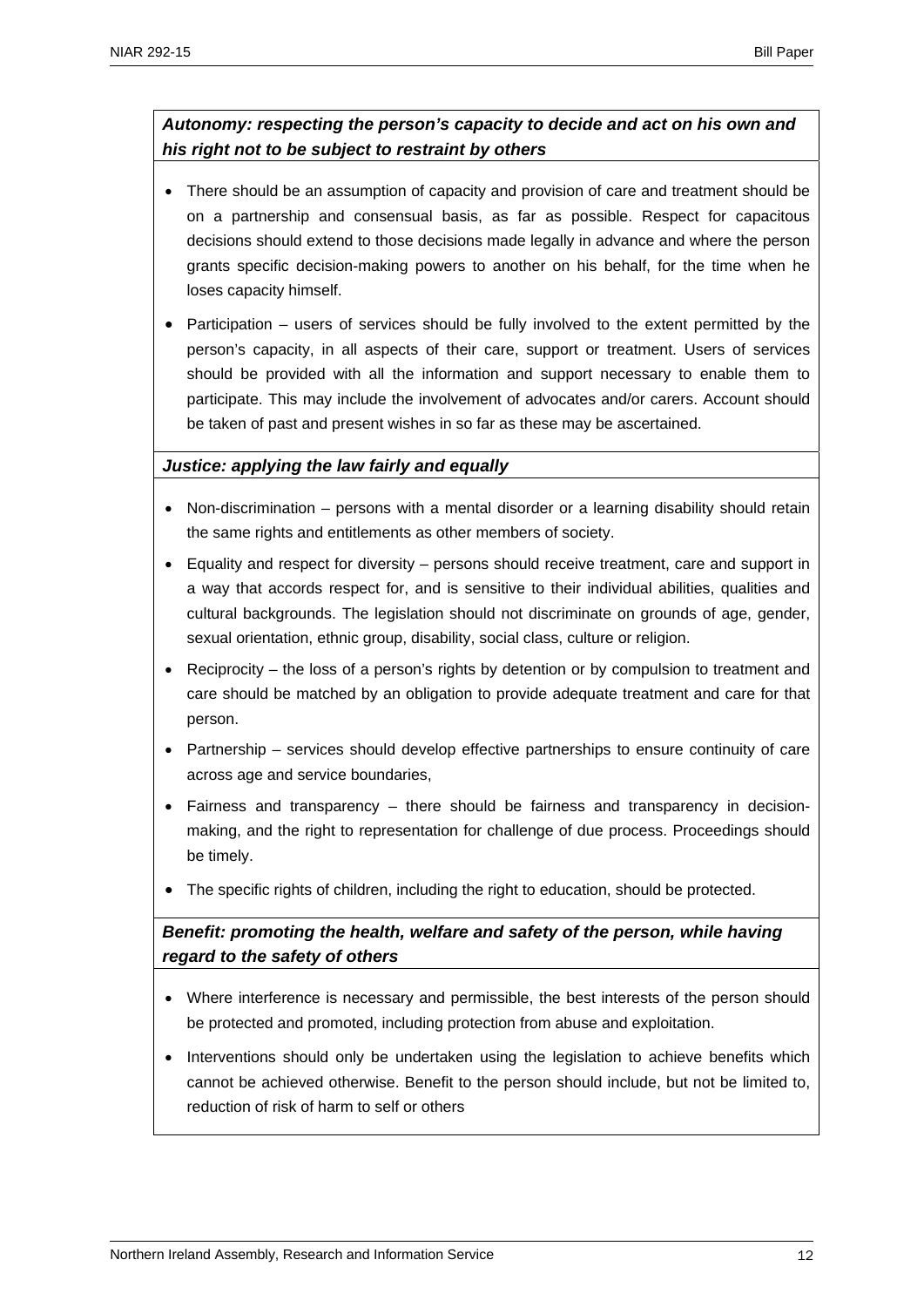#### *Least Harm: acting in a way that minimises the likelihood of harm to the person*

- The person should be provided with the necessary care, treatment and support in the least invasive manner and in the least restrictive environment compatible with the delivery of safe and effective care. The perception of the restriction by the person him or herself should be taken into account
- There should be clear quidance on the use of restrictive practices such as restraint, seclusion and time out for both adults and children, and these should be monitored and subject to evaluation research.
- There should be clear guidance on how and when research may be carried out with persons who have impaired decision-making capacity and this should be monitored.<sup>5</sup>

The Bamford Review did not highlight any one of the four principles as being 'core' and, addressing the balance and relationship between principles, the Review Group's final report underlined that:

Having a recognition and acceptance of principles does not provide a means of choosing between them. There remains fundamental tensions [sic] between autonomy and benefit for example where emphasis on benefit can lead to paternalism. However the need to have regard to all the principles provides a balance in the process.<sup>6</sup>

## 4 Post-Bamford Policy Development

Post Bamford both the DHSSPS and DoJ undertook significant consultation and policy development, albeit that DoJ activity initially lagged a number of years behind that of their colleagues in the DHSSPS.

In June 2008, the DHSSPS published the consultation document 'Delivering the Bamford Vision – The Response of the Northern Ireland Executive to the Bamford Review of Mental Health and Learning Disability'.<sup>7</sup> Whilst this document did not contain direct reference to the four specific principles, it did underline support for a principles based approach stating that:

The Bamford Review has put forward a strong case that both the proposed amended mental health and new mental capacity provisions should be governed by an overarching statutory statement of human rights principles. Failure to do this could result in the human rights of mentally ill patients and people with a learning disability not being adequately protected and vulnerable patients being dealt with under the wrong legislation, or falling between two Acts.

<u>.</u>

 $<sup>5</sup>$  As above para 5.1</sup>

<sup>&</sup>lt;sup>6</sup> As above para 1.11

<sup>&</sup>lt;sup>7</sup> DHSSPS (2008) Delivering The Bamford Vision - The Response of the Northern Ireland Executive to the Bamford Review of Mental Health and Learning Disability p25

www.dhsspsni.gov.uk/bamford\_consultation\_document.pdf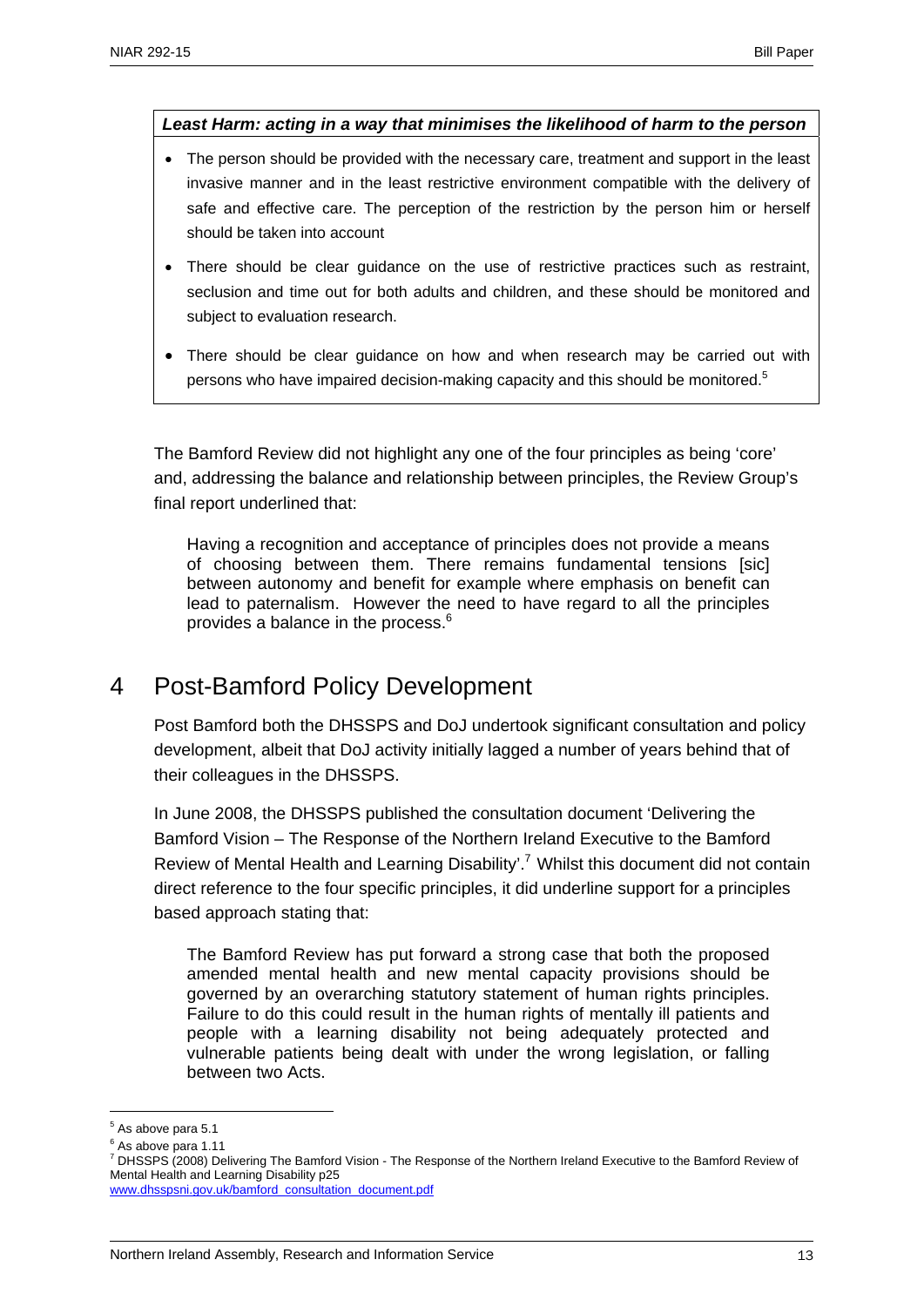An essential first step, the consultation document went on to say, would be the preparation of a legislative framework document which would provide a statement of the human rights principles to govern the drafting and enactment of both mental health and mental capacity legislation. This reflected the intention at this stage to proceed with two separate pieces of legislation, albeit that these would be underpinned by a single set of principles.

In January 2009, the DHSSPS consulted on its legislative proposals $<sup>8</sup>$  and stated that it</sup> accepted that the broad principles developed by the Bamford Review should be embedded in legislation to cover both mental capacity and mental health legislation. The consultation document went on to identify autonomy, defined as the right of the individual to decide and act on his or her own decisions, as the primary principle. The document explained that a statutory presumption of mental capacity together with a requirement that individuals be supported to exercise their capacity would be derived from this principle.

Following consideration of the responses to *A Legislative Framework for Mental Capacity and Mental Health Legislation*, the then Minister, Mr. Michael McGimpsey, announced in September 2009 that he had decided not to proceed with two separate bills but rather to develop a single Mental Capacity Bill encompassing both mental capacity and mental health provisions.<sup>9</sup>

In 2010, further consultations around an  $EQIA<sup>10</sup>$  indicated support for the Minister's proposal to use the principles developed by the Bamford Review as the basis for the principles to be contained within the single Bill. These principles it was also argued should be included on the face of the bill. In October 2011, officials from the DHSSPS briefed the Assembly's Health Committee on development of the Bill. During this briefing officials noted that:

The Bill will be based on the principles set out in the original Bamford report, and the leading principle will be Bamford's principle of autonomy, which will empower individuals to exercise their own mental capacity to make decisions where they can and to encourage participation as far as possible. The starting point, therefore, will be that a person is presumed to have the mental capacity to make their own decisions unless the contrary is proved. That will be stated in the Bill and will give effect to Bamford's autonomy principle.<sup>11</sup>

Whilst the official noted that autonomy would be the 'leading principle', reference was also made to acting in a person's best interests. Officials stated, for example, that the

<u>.</u>

<sup>&</sup>lt;sup>8</sup> DHSSPSNI (2009) Legislative Framework for Mental Capacity and Mental Health Legislation in Northern Ireland - A Policy Consultation Document http://www.dhsspsni.gov.uk/legislative-framework-for-mental-capacity.pdf 9

<sup>&</sup>lt;sup>9</sup> DHSSPS website: Consultation on an Equality Impact Assessment for New Mental Capacity Legislation.

<sup>10</sup> http://www.dhsspsni.gov.uk/showconsultations?txtid=43469<br>10 DHSSPS (2010) Equality Impact Assessment (EQIA) of its proposals for a new Mental Capacity Bill http://www.dhsspsni.gov.uk/equality-impact-assessment-for-new-mental-capacity-legislation.pdf<br><sup>11</sup> Committee for Health, Social Services and Public Safety (Official Report – 5 October 2011)

http://www.niassembly.gov.uk/assembly-business/official-report/committee-minutes-of-evidence/session-2011-2012/october-2011/mental-capacity-health-welfare-and-finance-bill/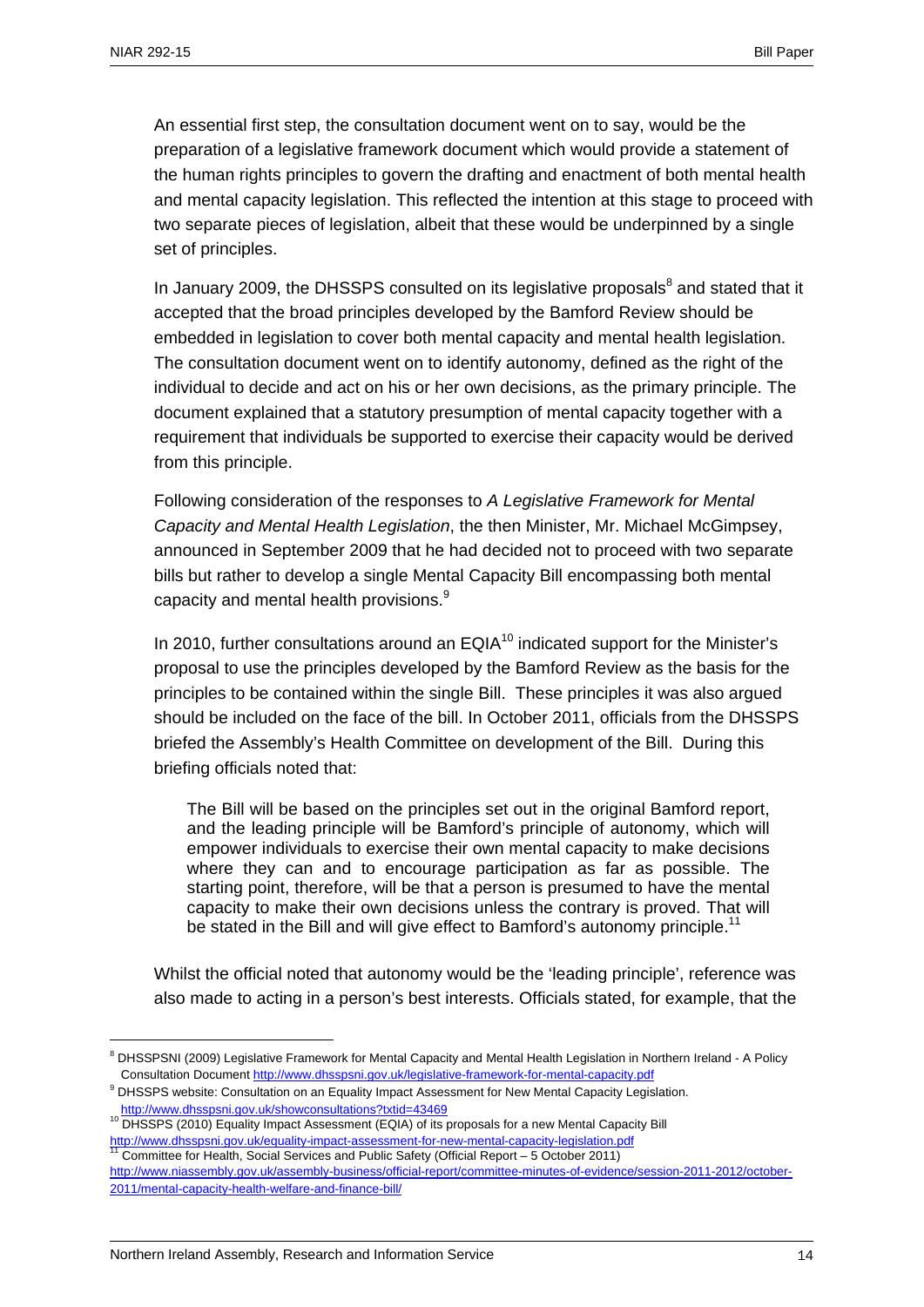Bill would '…work by giving effect to the common law defence of necessity, which provides those intervening in the life of someone who lacks capacity with protection from liability, providing they establish that the person lacks capacity and that they apply the safeguards, particularly the best interests one'.<sup>12</sup>

Picking up on departmental officials' references to autonomy and best interests, the Mental Health and Learning Disability Alliance, giving evidence at a subsequent meeting of the Health Committee, stated that:

We spoke about the importance of the principle of autonomy, but we also see the principle of benefit as critical. We have suggested benefit as opposed to best interest, because the Bill is about driving attitudinal change and changing mindsets, and language is important. Members of the alliance have expressed the view that the term "benefit" conveys a sense of objectivity, whereas "best interest" conveys a sense of paternalism. It comes from England and Wales's Mental Capacity Act 2005. Bamford did not pluck the word "benefit" out of thin air. We feel that language matters in driving attitudinal change. We want the principle of benefit to be articulated clearly in the Bill $13$ 

#### **Interface with Criminal Justice System**

The Bamford Review concluded that the proposed legislative framework, which would integrate capacity and mental health legislation, should be applicable to all people in society, including those who are subject to the criminal justice system. Commenting on the principles-based approach the Bamford Review in its final report stated that:

People who have decision-making capacity should be free to make their own decisions. If those decisions are unwise or imprudent, or if they result in a crime, then those individuals must take responsibility for the decisions they have made. The principles-based approach cannot excuse people who have decision making capacity from the consequences of their decisions. Similarly, the approach cannot impose compulsion or restriction on people who have decision making capacity, even where they are considered to pose a risk of serious harm to the public. Instead, the necessary provisions and protections must be made under Criminal Justice Legislation. There are, therefore, important interfaces with the criminal justice system which requires further consideration.<sup>14</sup>

In July 2012, Justice Minister David Ford published for consultation proposals on how new mental capacity legislation would extend to people subject to the criminal justice system. The consultation in particular sought comments on:

• whether particular arrangements will be required for people subject to the criminal justice system;

 $12$  As above

<sup>13</sup> Committee for Health, Social Services and Public Safety (Official Report – 16 November 2011)

http://www.niassembly.gov.uk/Documents/Official-Reports/Health/2011-2012/111116\_MentalCapacityBill.pdf 14 The Bamford Review of Mental Health and Learning Disability (Northern Ireland) A Comprehensive Legal Framework (DHSSPS) August 2007 (accessed May 2015) para 5.53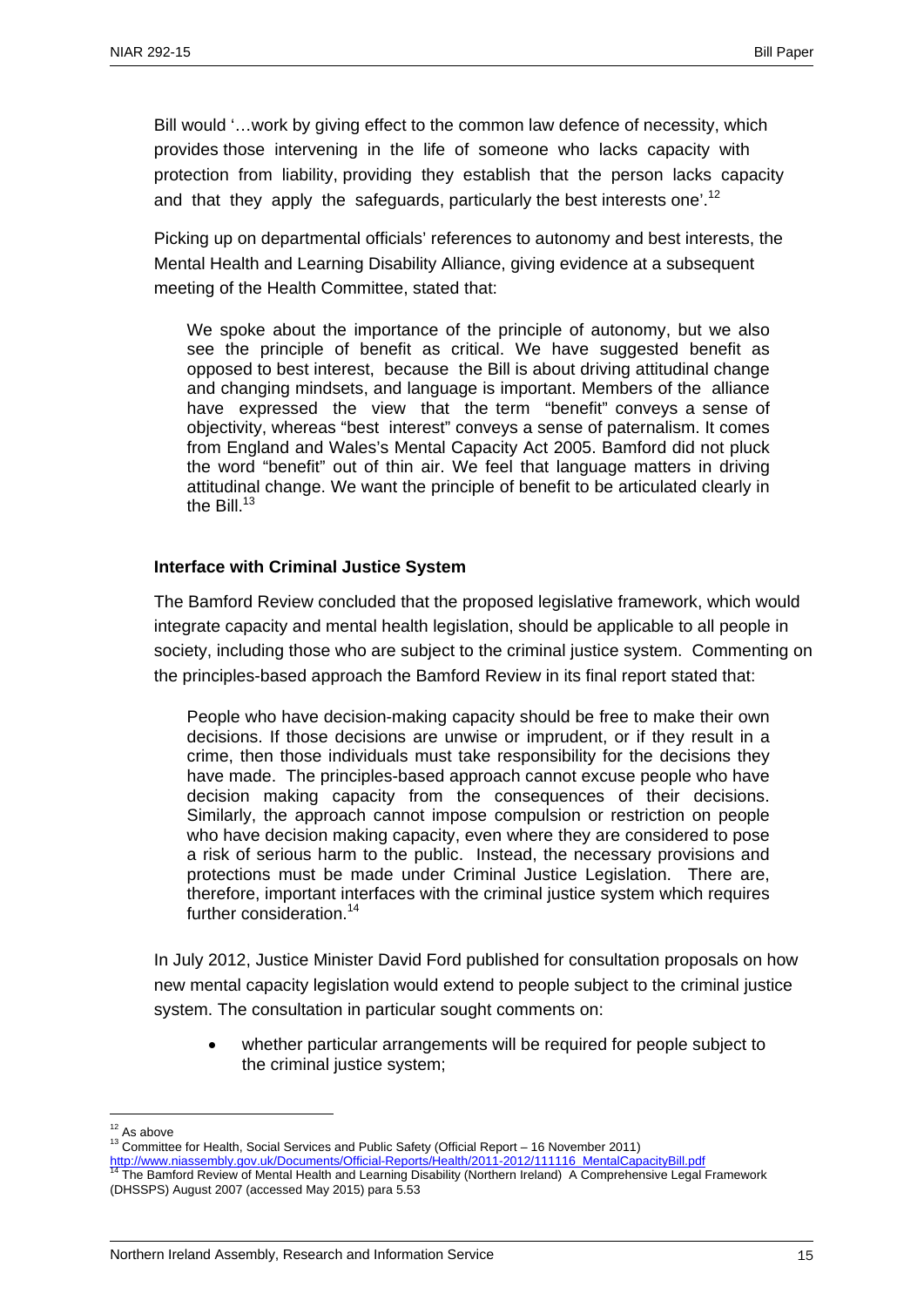- how existing court powers in relation to compulsory mental health assessment and treatment and transfer to and from prison and hospital should operate in the context of a mental capacity-based approach; and
- the principles, assessments and safeguards to be set out in the legislation.<sup>15</sup>

In its report on the consultation, the DoJ noted that a total of thirty four responses had been received and that the responses had come from a wide spectrum including professional bodies, voluntary organisations, and the statutory health and justice sectors. The DoJ stated in its report that 'all respondents agreed in broad terms to the application of mental capacity proposals to the criminal justice system'.<sup>16</sup> In terms of the operation of the criminal justice system, the DoJ stated that 'the principles, safeguards and protections being developed within the Mental Capacity (Health Welfare and Finance) Bill by the DHSSPS would be applied'. This would include the application of the substitute decision-making framework where it was compatible with existing duties and powers. In addition, the DOJ indicated that a Code of Practice would be developed for criminal justice system practitioners to provide guidance as to the applying the new system in the context of existing statutory powers and common law duties.

Briefing the Committee for Justice on the Mental Capacity Bill in February 2014, departmental officials highlighted that:

The key phases of the criminal justice system in which statutory powers are currently exercised under the 1986 order will be brought into line with the capacity approach. There are three categories: first, police powers to remove persons from a public place to a place of safety; secondly, court powers to impose healthcare disposals at remand and sentencing or following a finding of unfitness to plead; and, thirdly, the powers by which the Department can transfer prisoners for inpatient treatment in a hospital. When an offender has the capacity to refuse an intervention in relation to his or her care, treatment or personal welfare, that decision will be respected. When that person lacks capacity, decisions will be made in accordance with the Bill's procedures, principles and safeguards.

The departmental official went on to stress, however, that the model being developing would 'see the courts, the police and the Prison Service retain their overarching statutory powers around detention as distinct from treatment'. In summary, the official noted that, whilst detention for an offence might be imposed regardless of capacity, treatment would be based on the capacity principles.<sup>17</sup>

<sup>&</sup>lt;sup>15</sup> Consultation on proposals to extend Mental Capacity Legislation to the Criminal Justice System in Northern Ireland and implications for Mental Health powers. (July 2012)

http://www.dojni.gov.uk/index/public-consultations/archive-consultations/consultation-paper-on-proposals-to-extend-mentalcapacity-july-2012.pdf<br><sup>16</sup> Consultation on proposals to extend mental capacity legislation to the criminal justice system in Northern Ireland

Report on Responses and Way Forward (January 2013) para 1.1

http://www.dojni.gov.uk/index/public-consultations/archive-consultations/report-on-responses-and-way-forward-extendingmental-capacity-to-the-criminal-justice-system-in-northern-ireland-january-2013.pdf<br><sup>17</sup> Committee for Justice (20 February 2014) Mental Capacity Bill: DOJ Briefing - Official Report (Hansard)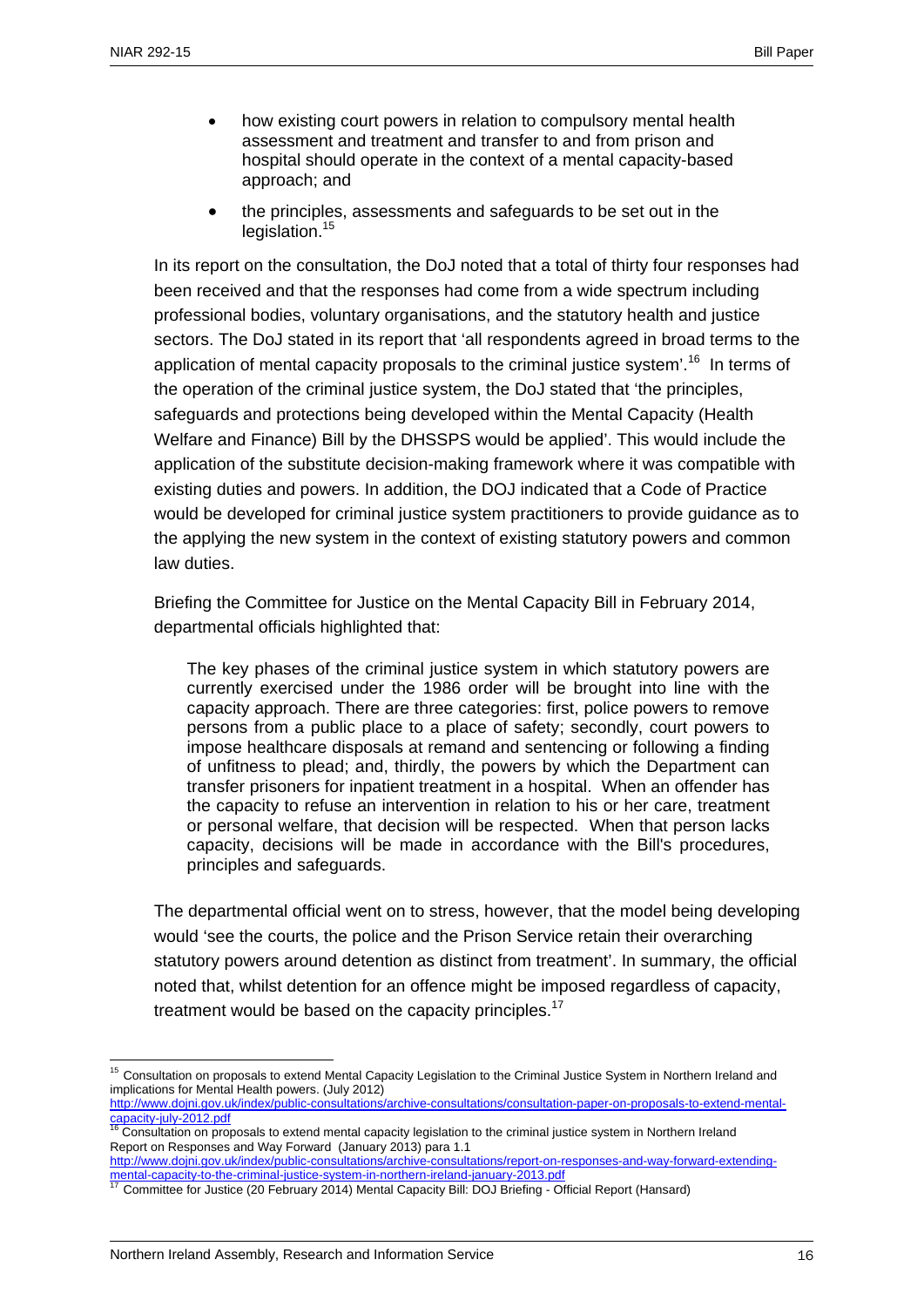# 5 Consultation on draft Mental Capacity Bill

On 27 May 2014, the then Health Minister, Edwin Poots, and Justice Minister David Ford launched a consultation document which included the draft provisions of the Bill relating to civil society, and set out the proposed approach for those subject to the Criminal Justice system. The draft Mental Capacity Bill it was stated would '…introduce a single, statutory framework governing all situations where a decision needs to be made in relation to the care, treatment (for a physical or mental illness) or personal welfare, of a person aged 16 or over, who lacks capacity to make the decision for themselves'. The overview of the draft Bill set out in the consultation document stated that:

The draft Bill is principles-based. The principles are set out at the start and underpin the entire draft Bill. They include, and build upon, the existing common law presumption of capacity in persons aged 16 and over and the common law principle of best interests. Significantly, they place greater emphasis on the need to support people to exercise their capacity to make decisions where they can. If, on the other hand, it is established that a person lacks capacity to make a specific decision at a particular time, the Bill provides alternative decision making mechanisms.

The consultation document explained that Part 1 of the draft Bill, which has been included as Appendix 1 to this paper, sets out:

the underpinning statutory principles (Clause 1), such as respect for personal autonomy, which anyone acting under the Bill will have to comply with where a determination is being made about whether a person lacks capacity in relation to a particular matter:

- A person is assumed to have capacity unless it is established otherwise. This enshrines in statute, what is referred to as the common law presumption of capacity;
- It cannot be concluded that a person is unable to make a decision unless all practicable help and support have been given without success. Clause 4 then expressly sets out the practicable steps, in particular, that must be taken to ensure compliance with this principle (to be elaborated on in the Code of Practice which will be published alongside the Bill when enacted);
- It cannot be concluded that a person is unable to make a particular decision because he/she makes an unwise decision; and

<u>.</u>

http://www.niassembly.gov.uk/assembly-business/official-report/committee-minutes-of-evidence/session-2013-2014/february-2014/mental-capacity-bill-doj-briefing/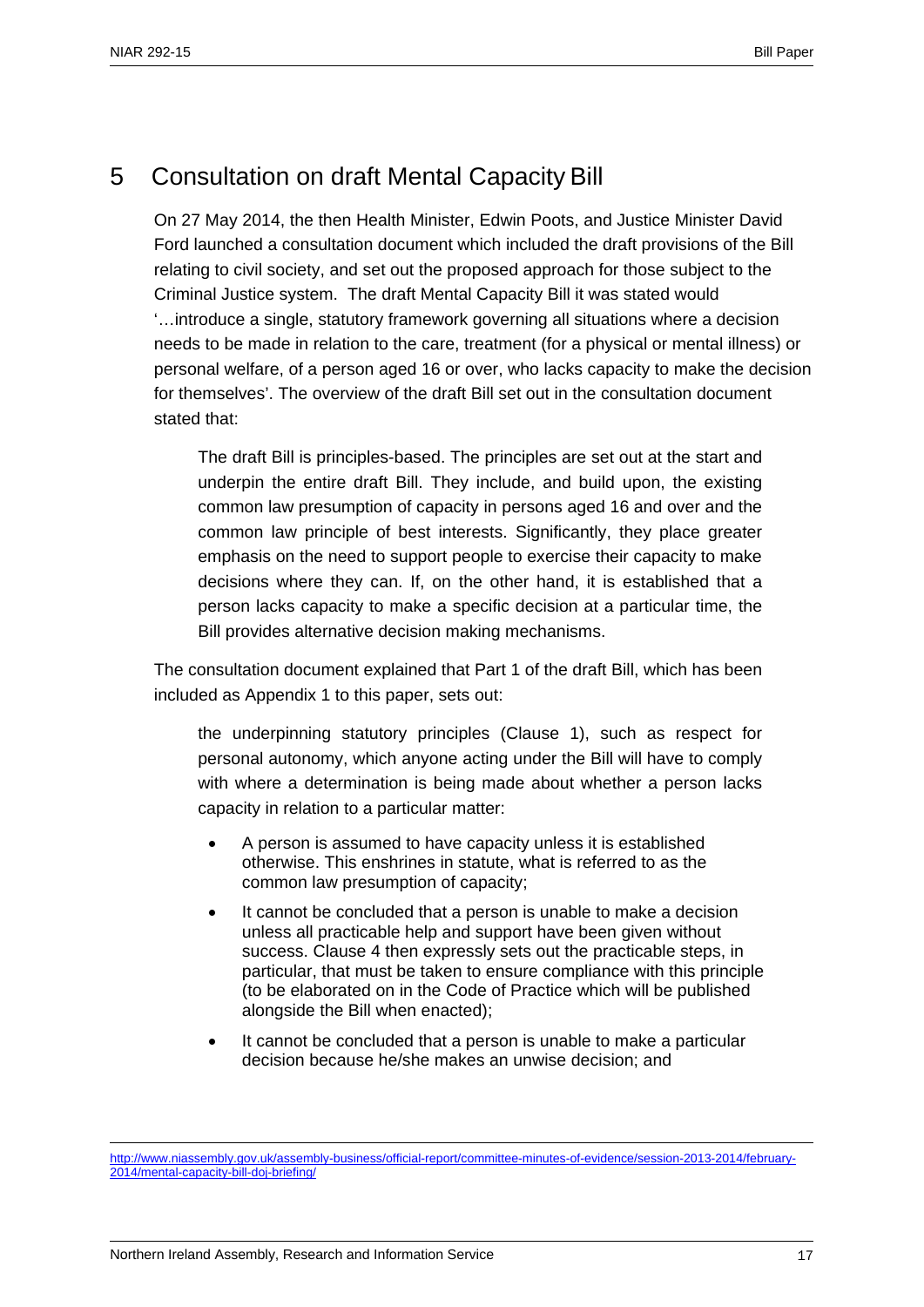It cannot be concluded that a person lacks capacity merely on the basis of his/her age, appearance, condition or behaviour.

The consultation document also highlighted that Clause 1 placed the 'best interests' principle, which it described as a fundamental principle of the existing common law, on a statutory footing. This provision it went on to explain required that any act done or decision made on behalf of a person who lacks capacity, must be in his/her best interests.

In the context of the provision regarding the best interests principle, the consultation document also noted that:

Notwithstanding its robust nature, it is also worth mentioning that, given the scope of decisions to which it might apply, this provision in the draft Bill has been drafted in such a way as to allow it to operate in a wide range of situations, including for example an emergency or what might generally be a routine intervention, such as washing or dressing someone. This has been achieved by conditioning some of the requirements set out above around what is reasonable, practicable or appropriate.

The document also noted that 'reference to preventing harm to others, resulting in harm to the person who lacks capacity in the best interests clause, is one of a number of places in the draft Bill where the protection of others is a relevant factor in decision making in respect of persons who lack capacity'.<sup>19</sup>

## *Consultation Responses*

The Departments received one hundred and twenty one responses to the consultation and these individual responses, together with the Departments' summary of them, were published online. The summary document states that approximately forty five percent of total responses received commented on the principles in clause 1 of the draft Bill.

The information provided in this paper below is designed to provide an illustrative rather than a representative summary of the range of views expressed in the consultation responses. These views ranged widely from unqualified support for the principles and approach adopted in the draft Bill to the view that the model upon which the Bill was based was conceptually ill founded, particularly within the framework of the UK's post-Bamford ratification of the United Nations Convention on the Rights of People with a Disability.

Selected extracts from the consultation responses have been provided below in order to provide some, albeit limited, explanation of ideas underpinning these different opinions.

<sup>&</sup>lt;sup>18</sup> Draft Mental Capacity Bill (NI) Consultation Document May 2014 (para 2.6)

http://www.dhsspsni.gov.uk/mental\_capacity\_bill\_consultation\_paper.pdf<br><sup>19</sup> As above paragraphs 2.8-2.9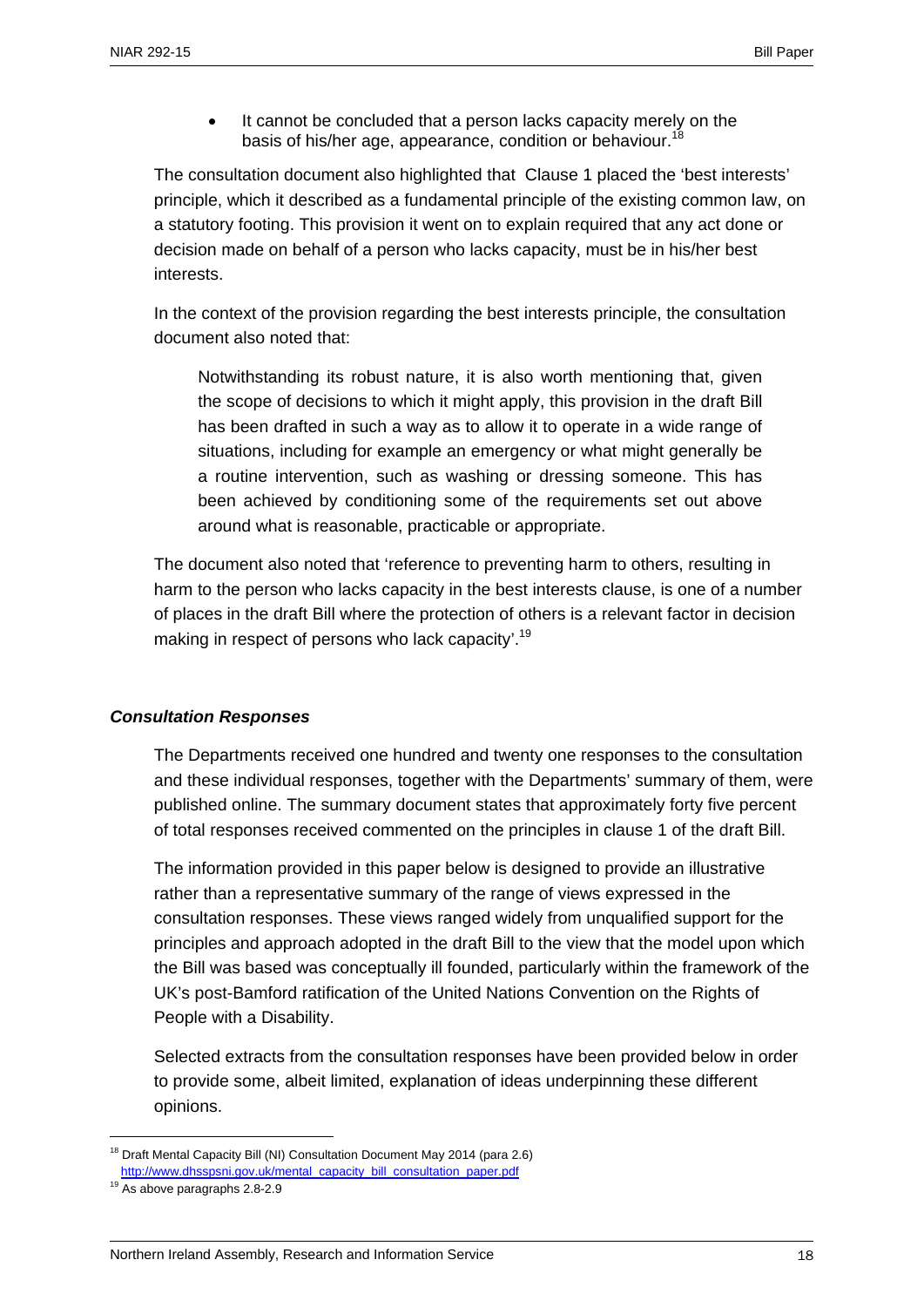The British Psychological Society's response provides an example of an unconditional broad welcome to the draft Bill.

*The Society believes that Draft Mental Capacity Bill (the Bill) provides a progressive, positive and comprehensive framework with regard to capacity and best interest providing explicit principles and clear guidance for putting these into practice. It has clarified the legal position and the role of the law within capacity issues. It has illustrated the need to balance care and protection against empowerment and the individual's*  right. The Society welcomes the emphasis within the Bill to ensure that a *person must be given all practicable help and support to enable him or her to make a decision. We would recommend that the Code of Practice should develop robust mechanisms whereby persistent inquiries to establish preferred supports for the individual be enacted. This will ensure that all avenues are explored to 'enable' supported decision making and to maximise chances for informed expression of will and preferences. The Bill addresses the discrimination implicit in separate Mental Health Legislation by bringing together all decision making into the same legislative framework – this is welcomed by the Society.20*

Other consultation responses highlighted within this paper are considered under the following headings: presumed capacity; practicable help and support; Bamford Principles; the United Nations Convention on the Rights of Persons with Disabilities; harm to other; appreciation; and fusion concerns.

## *Presumed Capacity*

1

The principle of presumed capacity, which is fundamental to the operation of the draft Bill, was highlighted in many responses as being welcome and of fundamental importance to achieving positive change for those suffering from mental illness. The Northern Ireland Association for Mental Health (Niamh), for example, stated in its response that it was *'…supportive of the Principle of assumed capacity unless it is established otherwise'* adding that it *'…believed that this principle has the ability to fundamentally create a culture shift in our society including our clinical and legal settings by empowering individuals and reducing stigma'*. 21 The Older Person's Commissioner also expressed support for the principle stating that *'This statutory presumption provides a clear guideline for practitioners making a determination on capacity as well as older people and their families'.* The Commissioner's response,

<sup>&</sup>lt;sup>20</sup> British Psychological Society response to the Department of Health Social Services and Public Safety in Northern Ireland

<sup>(</sup>DHSSPSNI) *http://www.dhsspsni.gov.uk/british-psychological-society-mcb.pdf*<br><sup>21</sup> Niamh Consultation Response to the Department of Health, Social Services and Public Safety http://www.dhsspsni.gov.uk/ni-association-mental-health-mcb.pdf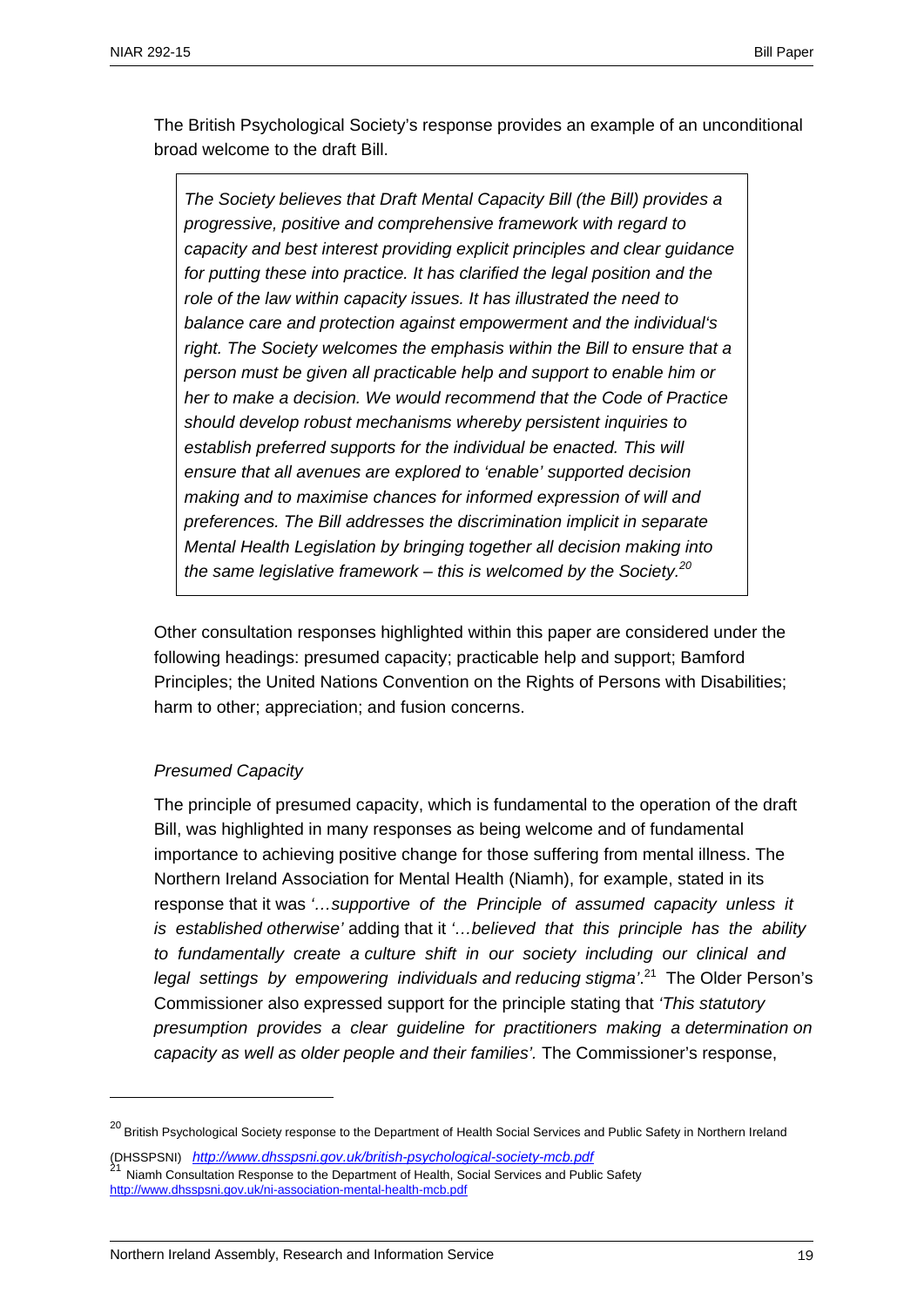addressing some of the specific provisions relating to the principle of presumed capacity, added that:

*The prohibition on practitioners making a decision on a person's capacity merely by referencing their age under Clause 1(5)(a) of the Bill is an essential statutory requirement. It is important that older people are treated fairly in the decision making process. The autonomy of older people should be strongly valued, respected and protected in any process to determine their capacity.* 

*The Commissioner further welcomes the legislative guarantee under Clause 1(5)(b) of the Bill that an older person's capacity will not be determined by reference to a particular condition they may be living with. This clause is particularly relevant to many older people living with*  dementia. It is imperative that this particular group of older people are *protected from arbitrary detention.22*

Carers NI also welcomed the presumption of capacity contained within the draft Bill, highlighting the importance of respecting 'unwise' but capacitous decisions.

*We are pleased to note that the Bill takes a positive approach to mental capacity. It sets out a number of important principles, most importantly the assumption of capacity to make decisions. It is easy to think that a person cannot make a decision when they want to do something that we think is wrong or harmful or, as the Bill puts it, 'unwise'. The Bill does not explain 'unwise' and could do with some clarification. An example could be where someone wants to live on their own, but they might be at risk because they are forgetful. We naturally would want to protect them and keep them safe. But the Bill does make it clear that, provided the person understands the risks they are taking and chooses to take those risks, they are capable of making the decision and have the right to make decisions even if we think they are unwise.<sup>23</sup>*

#### *Practicable Help and Support*

1

There was a broad welcome too in the consultation responses for the principle that it cannot be concluded that a person is unable to make a decision unless all practicable help and support have been given to them without success. Other

<sup>22</sup> Draft Mental Capacity Bill - Written Response submitted by the Commissioner for Older People for Northern Ireland *http://www.dhsspsni.gov.uk/commissioner-for-older-people-ni-mcb.pdf*

<sup>&</sup>lt;sup>23</sup> carersNI Consulstation Response - Draft Mental Capacity Bill (NI) http://www.dhsspsni.gov.uk/carers-ni-mcb.pdf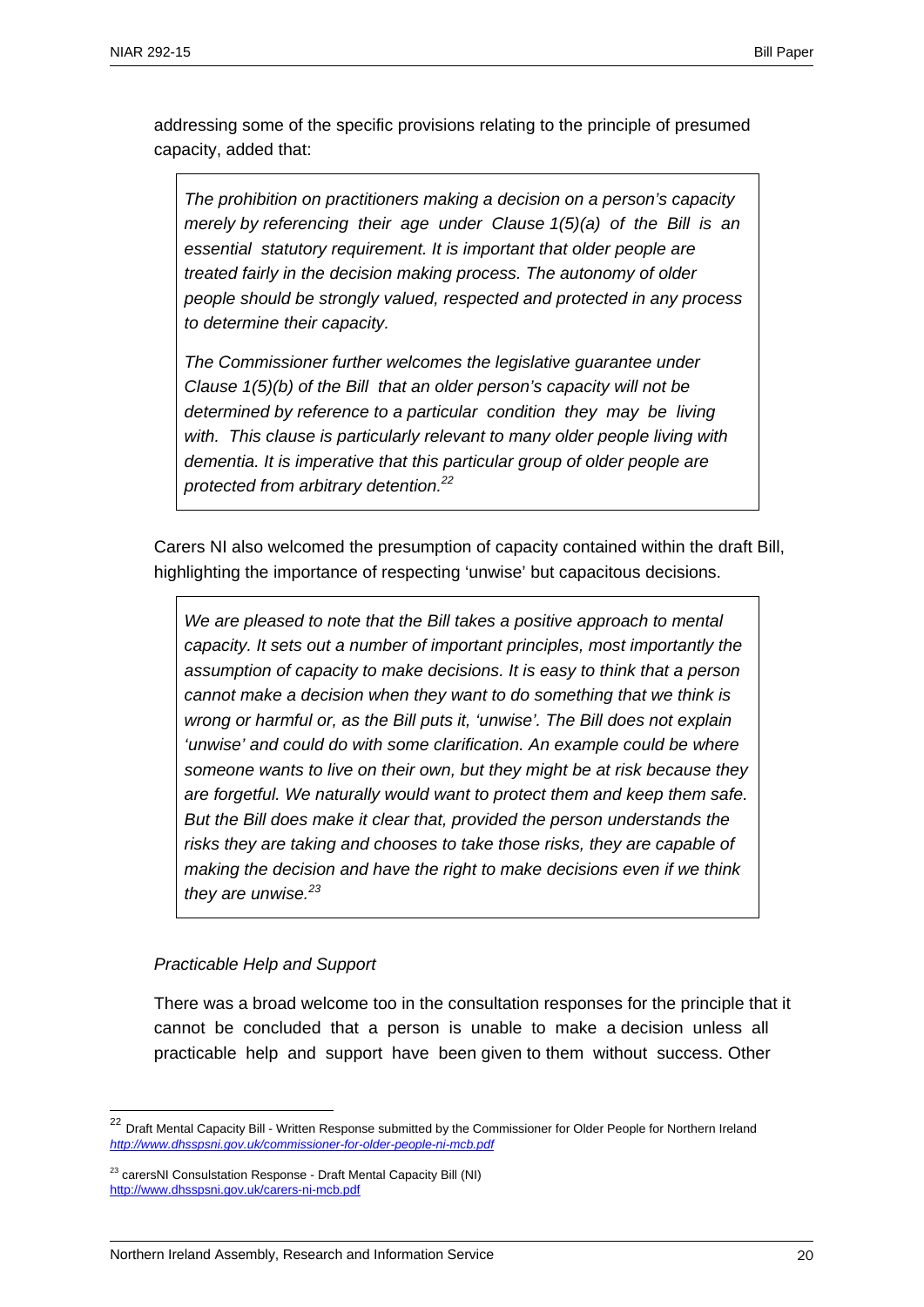responses whilst broadly welcoming the principle, added further observations such as those shown below.

*Action Mental Health welcome the Bill's effort to include support provisions for P to enable their decision making. We would ask for clarification on what will constitute, 'practicable help'. Those we consulted with were concerned that a resource stretched environment where delivery of provision is not currently equitable across Trust areas; the phrasing, 'practicable help' might in a worst case scenario mean no help at all. How do the Departments' plan to ensure; equitable, regional delivery of a suite of 'practicable help' that P can be provided with, irrespective of P's location or, the time or day of need?<sup>24</sup>*

*Age NI recommended that access to information is included within the principles section to ensure that this is seen as a fundamental component of the presumption of capacity.25*

### *Bamford Principles*

A number of responses compared the Bamford principles and the principles contained in the draft Bill. Mencap, for example, in its response noted that the draft Bill had not included all the principles identified in the Bamford Review and expressed the view that '*the principles of autonomy, justice, benefit and least harm should all be enacted on the face of the legislation and applied in all decision-making under the new law'*. The Federation of Experts by Experience (FEBE) responded that they were of the general opinion that the:

*Department is heading in the right direction with principle based capacity legislation. However, we have major concerns with regard to the inherent conflict between the two prominent principles cited in the Bill – i.e. Personal Autonomy and 'Best Interests' (not one of the four original Bamford principles) upholding this bill. We feel that the principles are particularly important, in light of Advance Decisions not been given legal status. We wonder whatever happened to the other three (Bamford) principles of– Justice and Benefit and Least Harm.<sup>26</sup>*

The Northern Ireland Association for Mental Health (Niamh) also made reference to the Bamford principles stating:

http://www.dhsspsni.gov.uk/cause-mcb.pdf

<sup>1</sup> <sup>24</sup> Action Mental Health 'Draft Mental Health Capcity Bill'

http://www.dhsspsni.gov.uk/action-mental-health-mcb.pdf <sup>2</sup> cause – Draft Mental Capacity Bill NI

<sup>&</sup>lt;sup>26</sup> The Federation of Experts by Experience (FEBE) Response to the Department of Health, Social Services and Public Safety NI http://www.dhsspsni.gov.uk/federation-of-experts-by-experience-mcb.pdf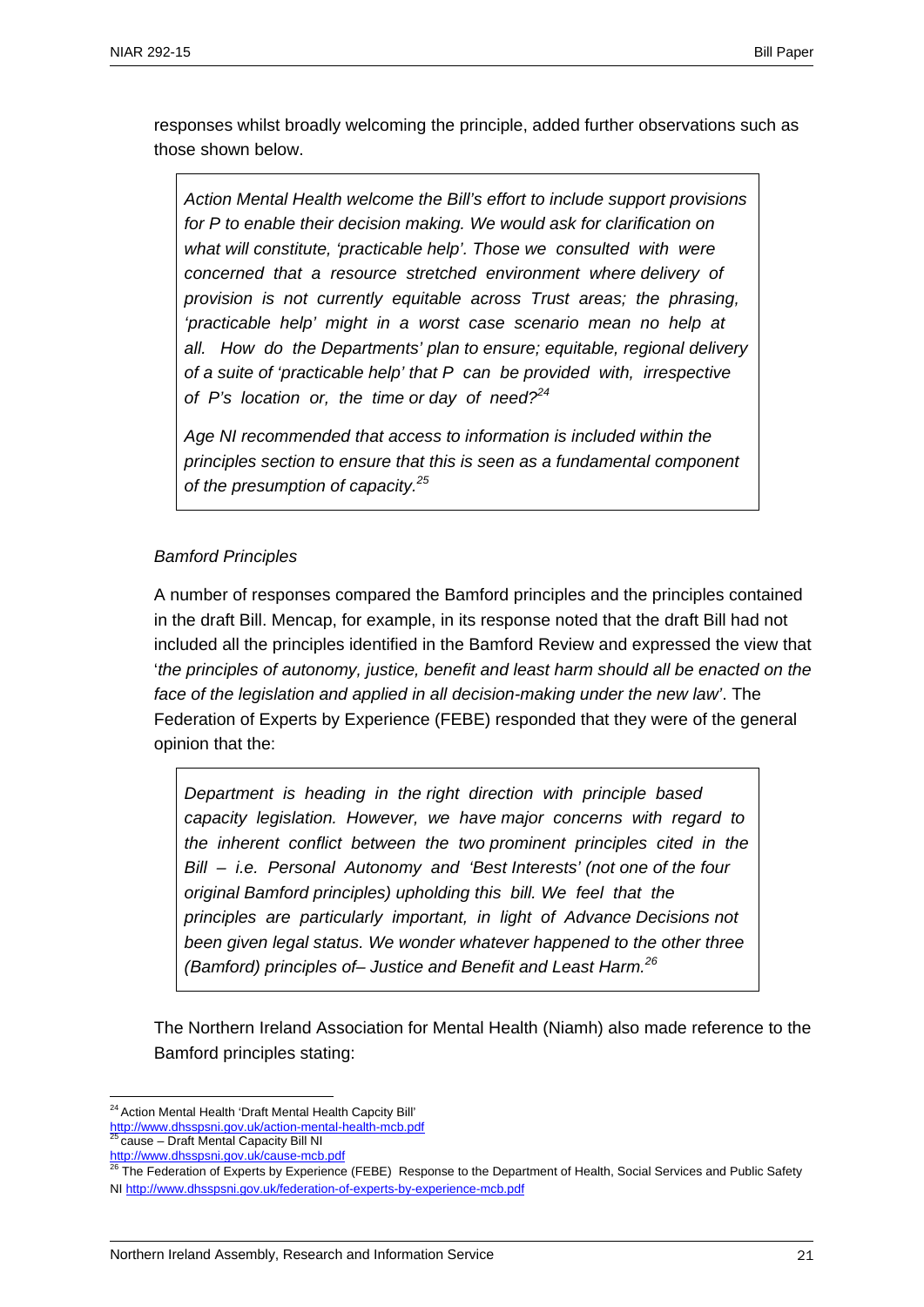*We note that the principles referred to in the CD and Bill are not those envisaged by the Bamford Review. The Autonomy principle remains in place. However the Justice principle (applying the law fairly and equally) has been removed. The key Bamford principles of Least Harm and Benefit have been replaced with a Best Interests principle. We recognize the Bamford Review's fundamental contribution to enhancing the lives of people with mental health problems and learning disability. However, the Bamford Review has been unevenly and partially implemented. Therefore, there are significant deficits in mental health service provision, which need to be addressed if the legislation is to be successfully implemented.<sup>27</sup>*

In response to such comments, the DHSSPS noted that, whilst the Bamford principles had not been directly transposed into the draft Bill, they had 'acted as a reference point throughout the drafting process'. The DHSSPS also stated that in its view 'respect for personal autonomy is a recurring theme in the draft Bill' and that the best interests principle achieves what the Department understands to have been the thinking behind the Bamford principle of benefit. The DHSSPS added that 'Justice is a universal characteristic that applies to all Northern Ireland legislation'.

In line with the view taken by the DHSSPS's, the Law Center in its response addressed, amongst other things, the relationship between the 'benefit' and 'best interest' principles.

*It has been suggested that 'benefit' should replace 'best interests'. It is worth noting that the Bamford Review did not suggest that the principle of 'benefit' be transposed directly into the legislation and that it made use of the concept of 'best interests' in articulating the meaning of the principle of 'benefit' (at 5.1, p. 38). There is great value in retaining the current concept of best interests as it differs from benefit. There are many situations where multiple options would all be of benefit to P, but only one option can be in P's best interests. 'Benefit' would not serve as a criterion to choose between options where all of those options provide benefit to P.<sup>28</sup>*

*The United Nations Convention on the Rights of Persons with Disabilities<sup>29</sup>*

Of significant note were the consultation responses which expressed concern, in the context of *the United Nations Convention on the Rights of Persons with Disabilities* 

 $^{27}$  Niamh Consultation Response to the Department of Health, Social Services and Public Safety http://www.dhsspsni.gov.uk/ni-association-mental-health-mcb.pdf

<sup>28</sup> The Law Centre NI Response to the Department of Health, Social Services and Public Safety NI http://www.dhsspsni.gov.uk/law-centre-ni-mcb.pdf

Convention on the Rights of Persons with Disabilities:

http://www.ohchr.org/EN/HRBodies/CRPD/Pages/ConventionRightsPersonsWithDisabilities.aspx.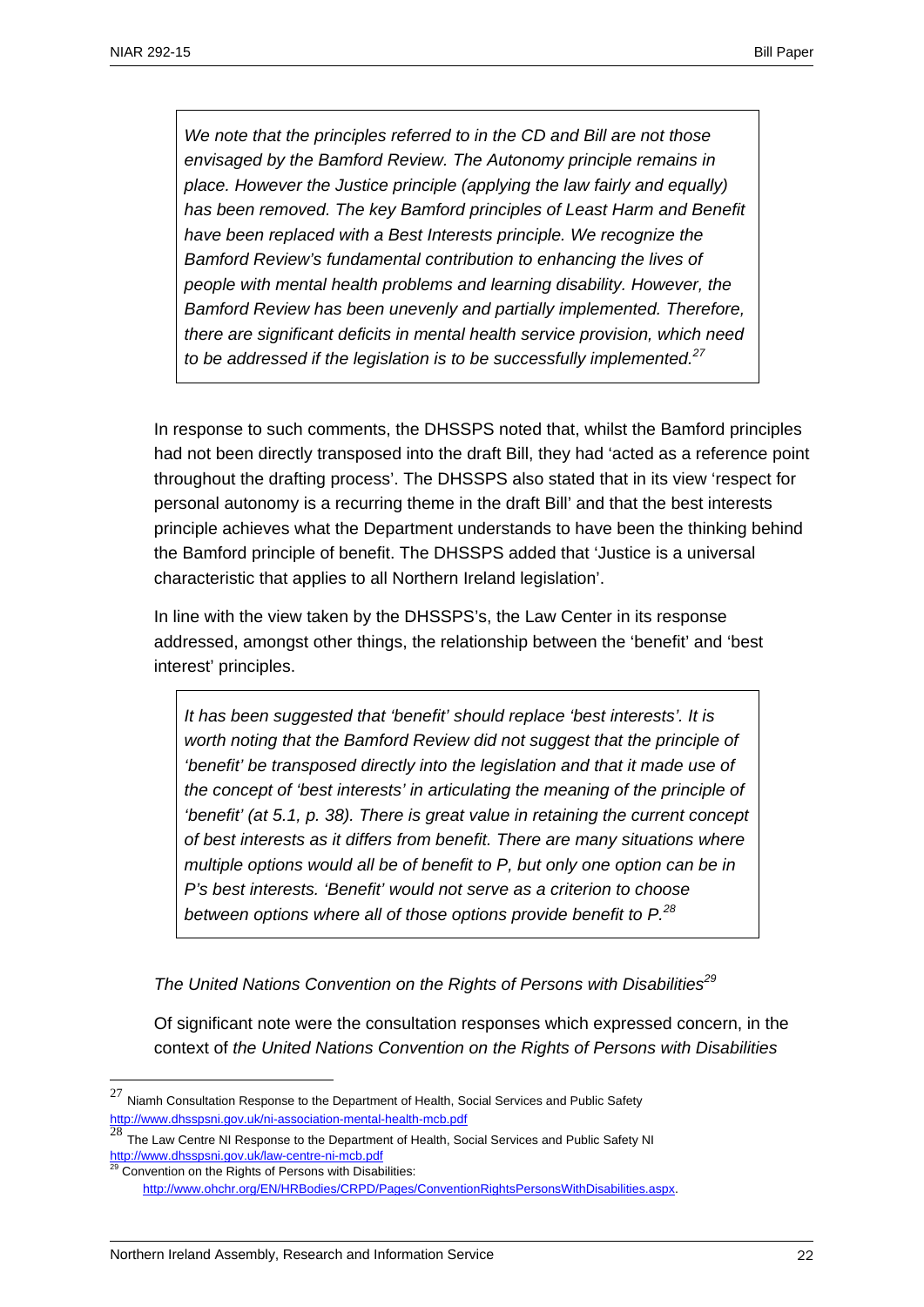*(UNCRPD)*, about the use of the best interests principle and substituted decision making for those deemed to lack capacity. The UNCRPD, which sets out a set of international standards for the protection of the rights of people with disabilities, was adopted by the United Nations in December 2006 and came into force in May 2008. As the UK signed the Convention in 2007 and ratified it in 2009 $30$ , some organisations argued that the draft bill did not take sufficient cognisance of this post-Bamford development. For example, the Centre for Disability Law and Policy (CDLP) at the National University of Ireland Galway stated that it was:

*…concerned that crucial developments in contemporary international human rights law do not appear to have informed the Mental Capacity Bill. Since the Bamford Review, the adoption of the CRPD by the United Nations in 2006, and its coming into force in 2008, have generated new ideas and standards in law, policy and practice governing the provision of disability support and safeguards.* 

*Based on these developments the CDLP is concerned that the Mental Capacity Bill rests on a foundational conceptual confusion, which risks undermining efforts of drafters to overcome disabilitybased discrimination. The Mental Capacity Bill should move away from its current focus on substituted decision-making, 'best interests' and mental capacity. The functional assessment of mental capacity in the Mental Capacity Bill, even as it appears prima facie to be nondiscriminatory, continues to impose substantive discrimination against people with disabilities — particularly persons with intellectual, cognitive and psychosocial (mental health) disabilities.* 

*Instead, the Mental Capacity Bill should move toward a framework based on supporting individuals to exercise legal capacity on an equal basis with others. This 'legal capacity support model' would remove disability-based discrimination and build on existing protection against discrimination in Northern Ireland and complement existing UK and ECHR case law.31*

The Northern Ireland Human Rights Commission also made reference to the UNCRPD, when highlighting the emerging legal framework within which the draft Bill would now needed to be considered.

<u>.</u>

 $30$  Convention and Optional Protocol Signatures and Ratifications, UN Enable website, accessed 14 May 2015:

http://www.un.org/disabilities/countries.asp?id=166.<br><sup>31</sup> Centre for Disability Law and Policy (CDLP) Response to the Department of Health, Social Services and Public Safety NI http://www.dhsspsni.gov.uk/centre-for-disability-law-and-policy-mcb.pdf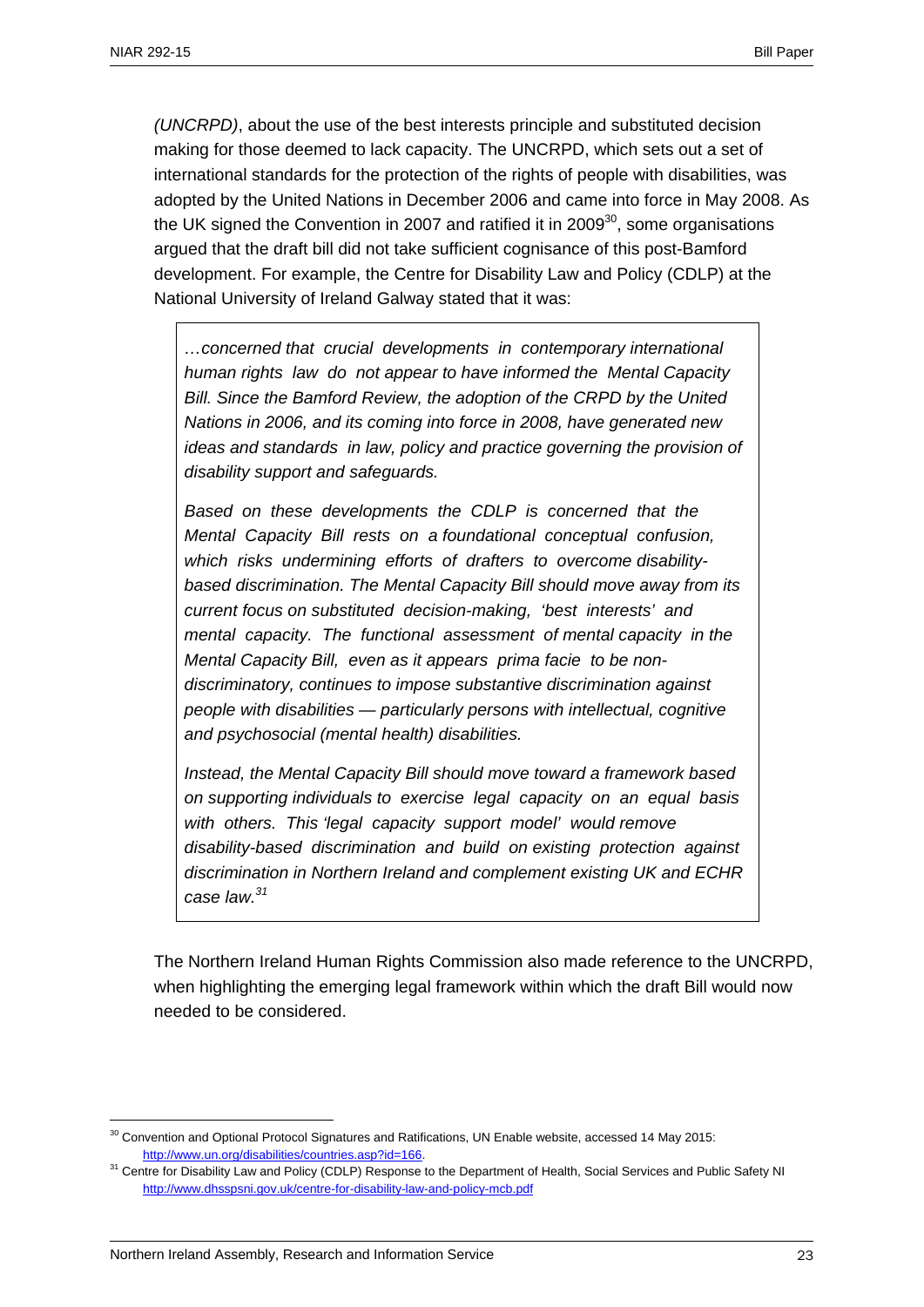*The Commission notes that the proposed Bill does not differentiate in law between persons with disabilities and persons without. However in its application it will impact on persons with disabilities more than those without, due to the greater propensity for persons with disabilities to have impaired decision making skills. As acknowledged in the consultation document the proposed Bill, whilst making extensive provision for supported decision making, continues to make provision for substitute decision making.* 

*Whilst noting that the Bill contains aspects which are broadly in compliance with the UNCRPD by continuing to make provision for substitute decision making, on the basis of the Committee's interpretation, the proposals are in breach of Article 12. Alongside the other UK Commissions the Commission raised concerns with the UNCRPD Committee regarding the lack of clarity provided by the then draft General Comment 1.<sup>6</sup>*

*In particular noting that the draft General Comment did not fully consider regional human rights standards, in particular the ECHR, the Commissions advised the Committee to "consider and clearly articulate how Article 12 of the CRPD is to be read alongside regional international law and standards". The finalised General Comment unfortunately did not address this matter. The Department's proposals for recognition of capacity represent a substantial progress in developing greater adult capacity. The Commission acknowledges that supported decision making is an emerging area of law and practice, which makes the task of the Departments in ensuring compliance complex.32*

 $6$  Joint submission from the Equality and Human Rights Commission, the Equality Commission for Northern Ireland, the Northern Ireland Human Rights Commission and the Scottish Human Rights Commission UN Committee on the Rights of Persons with Disabilities, Draft General Comment on Article 12 28 February 2014

The Law Centre in its submission, however, expressed the view that the Bill was progressive in human-rights terms and compliant with the European Convention of Human Rights and the United Nations Convention on the Rights of Persons with Disabilities (UNCRPD). Its response stated that:

*Appropriate safeguards are proposed to be put in place that extend the protection of the rights of those who do not have the capacity to consent to their deprivation of liberty which bring Northern Ireland in line with its obligations under Article 5(1) of the European Convention. The gateway to compulsory interventions is disability and illness neutral, with a statutory duty added to maximise an individual's decision-making capacity.* 

*Substitute decisions are made as a last resort, in line with the UNCRPD. The Bill removes the stigmatising concept of a need for a piece of legislation designed for treatment of the "mentally disordered", replacing* 

 $32$  Northern Ireland Human Rights Commission Response to the Department of Health, Social Services and Public Safety http://www.dhsspsni.gov.uk/ni-human-rights-commission-mcb.pdf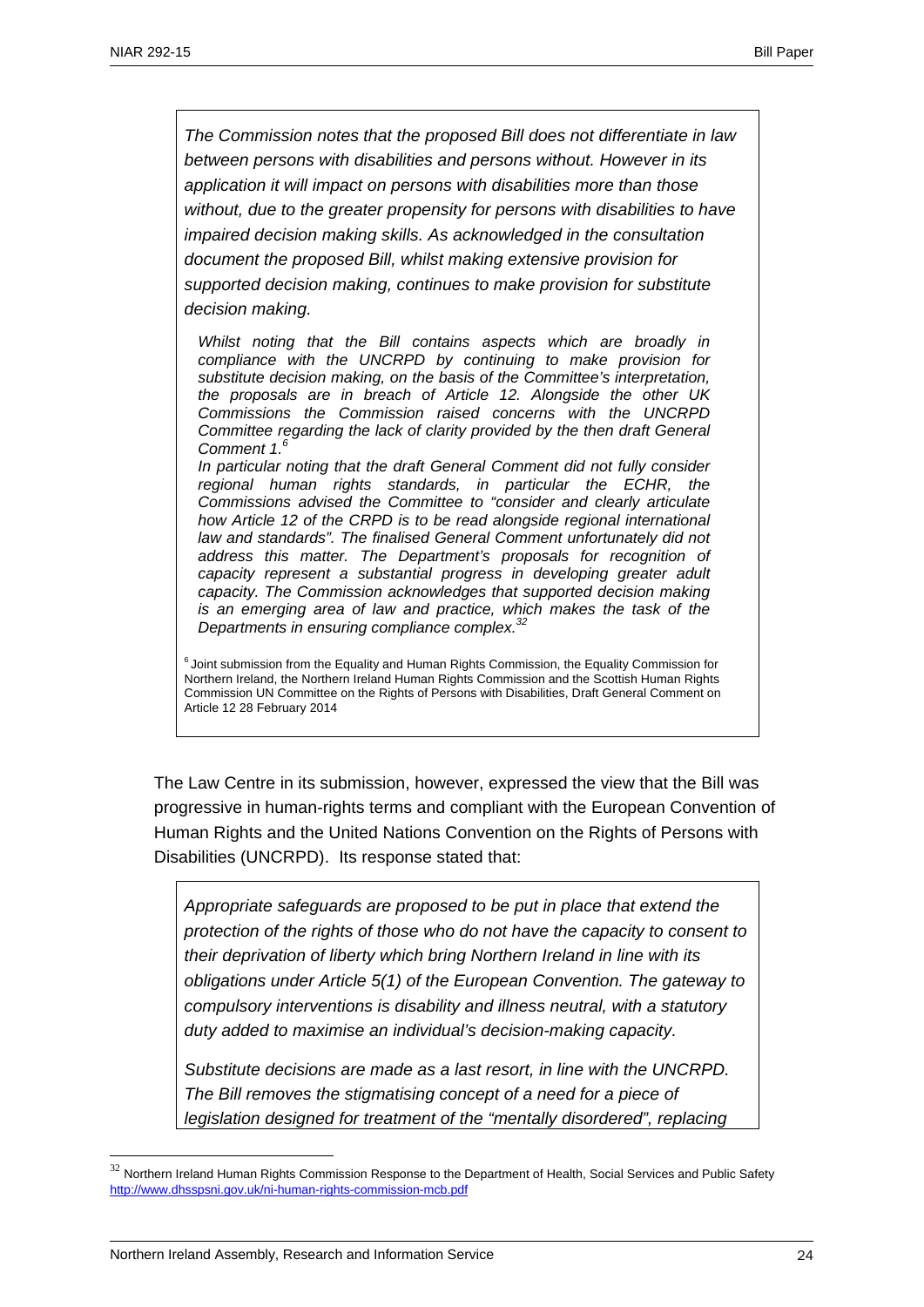*this with a focus on whether or not the individual has the capacity to make the relevant decision for him/herself.<sup>33</sup>*

### *Harm to others*

In addition to the concern about CRPD, a number of responses drew attention to how the best interests principle had been extended to include the interests not only of the incapacitated person but also of third parties. The BMA, addressing this issue, noted that:

*One of the most significant departures from the sponsoring legislation has to do with the definition of best interests. Under the checklist of factors that must be taken into account when determining what would be in someone's best interests, Clause 6 states: 'The person intervening must also have regard to whether failure to do the act proposed is likely to result in harm to other persons with resulting harm to the person lacking capacity.' BMA(NI) agrees that this statement is broad and requires clarification. No definition of 'harm' is given here, nor is there any explicit reference to the direct risk of harm to others. It would certainly be plausible, on the face of it, to extend this to include psychological or even 'moral' harms to an adult who lacks capacity and harms others while under the influence of a mental disorder. Although the extent to which a 'best interests' judgment in relation to an individual can or should incorporate the interests of others has been addressed by the courts, they have largely focussed on individuals with whom the incapacitated adult has a significant personal relationship such that their interests interpenetrate or overlap. To incorporate the interests of third parties who have no*  relationship with the incapacitated adult in order to protect that third *party from a risk presented by the incapacitated adult looks like a significant departure for which, to our knowledge, there is no statutory or common law precedent. Arguably, an attempt to incorporate the security and safety interests of third parties into an assessment of the index individual's 'best interests' risks incoherence.34* 

The General Medical Council in its response, addressing the argument that the 'best interests' test as set out in the draft Bill reflected the approach taken in recent court judgements in about the Mental Capacity Act best interests test, stated:

 $33$  The Law Centre NI Response to the Department of Health, Social Services and Public Safety NI http://www.dhsspsni.gov.uk/law-centre-ni-mcb.pdf

British Medical Association Response to the Department of Health, Social Services and Public Service NI http://www.dhsspsni.gov.uk/british-medical-association-ni-mcb.pdf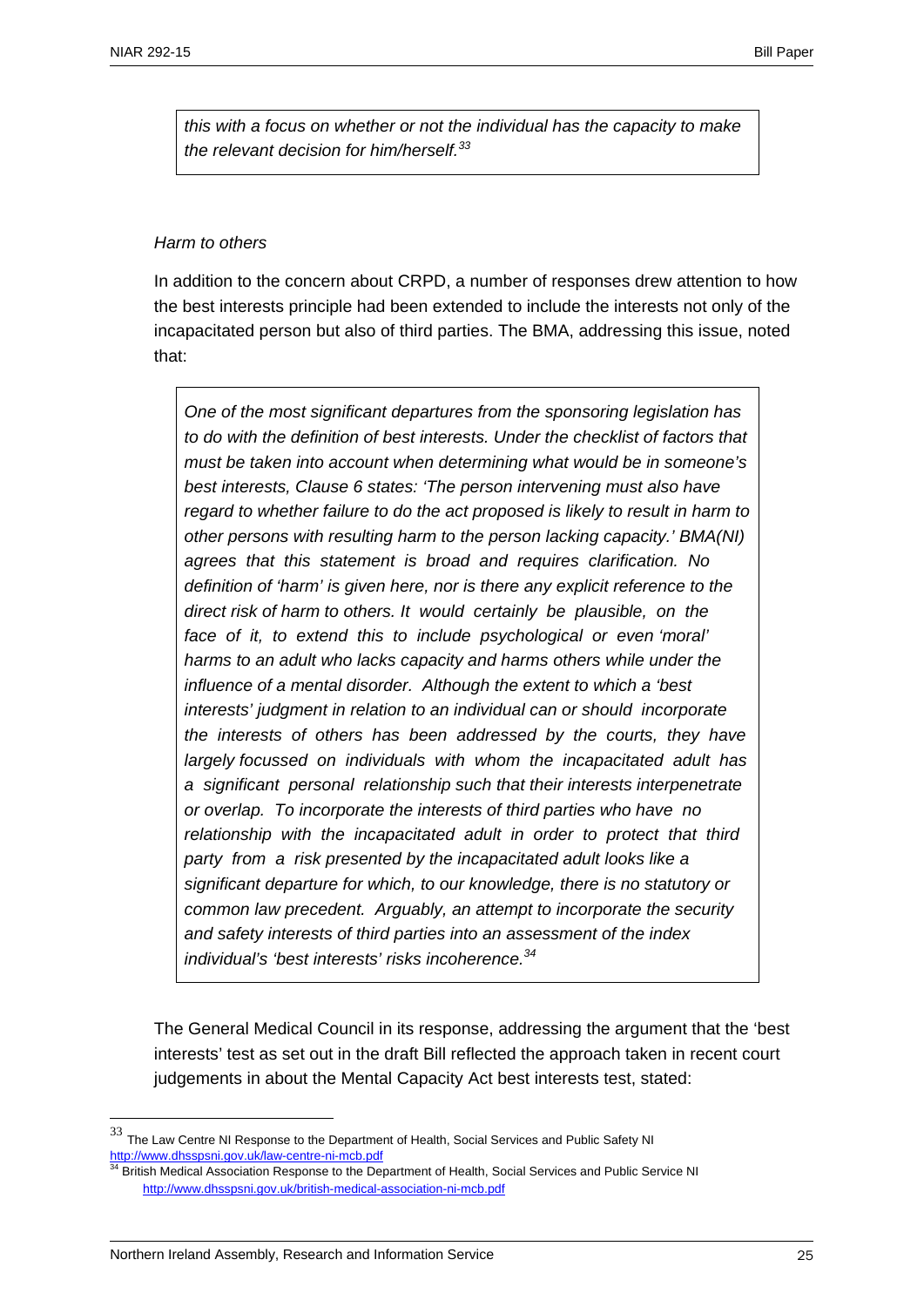*We are aware of a number of cases where the courts considered the extent to which a 'best interests' judgment can or should incorporate the interests of third parties. But these cases were about incapacitated adults who had a significant personal relationship with the third party e.g. a family member where their interests clearly intersect. It seems a significant departure from precedent, to incorporate the interests of third parties where they do not intersect directly with the incapacitated adult, in order to justify actions to protect that third party from a risk of harm presented by the incapacitated adult.* 

The Belfast Health and Social Care Trust also addressed the inclusion of harm to others within the best interests test, stating:

*The assessment of the likelihood of harm to other persons with resulting harm to the person lacking capacity is likely to be at best an imprecise science at the best of times, much less in fraught situations such as a busy Emergency Department. This criterion carries a risk that this judgment may only be made properly in hindsight. This is also a departure from the English MCA best interests' statute and again will have no precedents to aid interpretation.<sup>35</sup>*

#### *Appreciation*

1

Another feature of the draft Bill which was clearly an extension of the relevant MCA provisions, namely the inclusion within the functional capacity test of the need for a person to 'appreciate' information, was addressed by, amongst others, The Federation of Experts by Experience (FEBE). In its response it stated that:

*Surely P will satisfy the 'appreciation' dimension if they appreciate that they are so emotionally and/or mentally exhausted that they are in need of care and not necessarily medication only- a safe therapeutic environment; a listening ear; personal space etc FEBEs have concerns that 'appreciation' will equate with the woolly medical term 'lack of insight '. Thus 'lacks appreciation/insight' will become the status quo for the medical assessor and will be too readily accepted by Authorisation Panel and Review Tribunal. We would suggest the term 'lack of appreciation/insight' needs to be further defined as to its specific nature and limitations i.e. what actually is it that the person lacks appreciation/insight of.36*

<sup>&</sup>lt;sup>35</sup> General Medical Council Response to the Department of Health, Social Services and Public Service NI http://www.dhsspsni.gov.uk/general-medical-council-mcb.pdf

<sup>&</sup>lt;sup>36</sup> The Federation of Experts by Experience (FEBE) Response to the Department of Health, Social Services and Public Safety NI http://www.dhsspsni.gov.uk/federation-of-experts-by-experience-mcb.pdf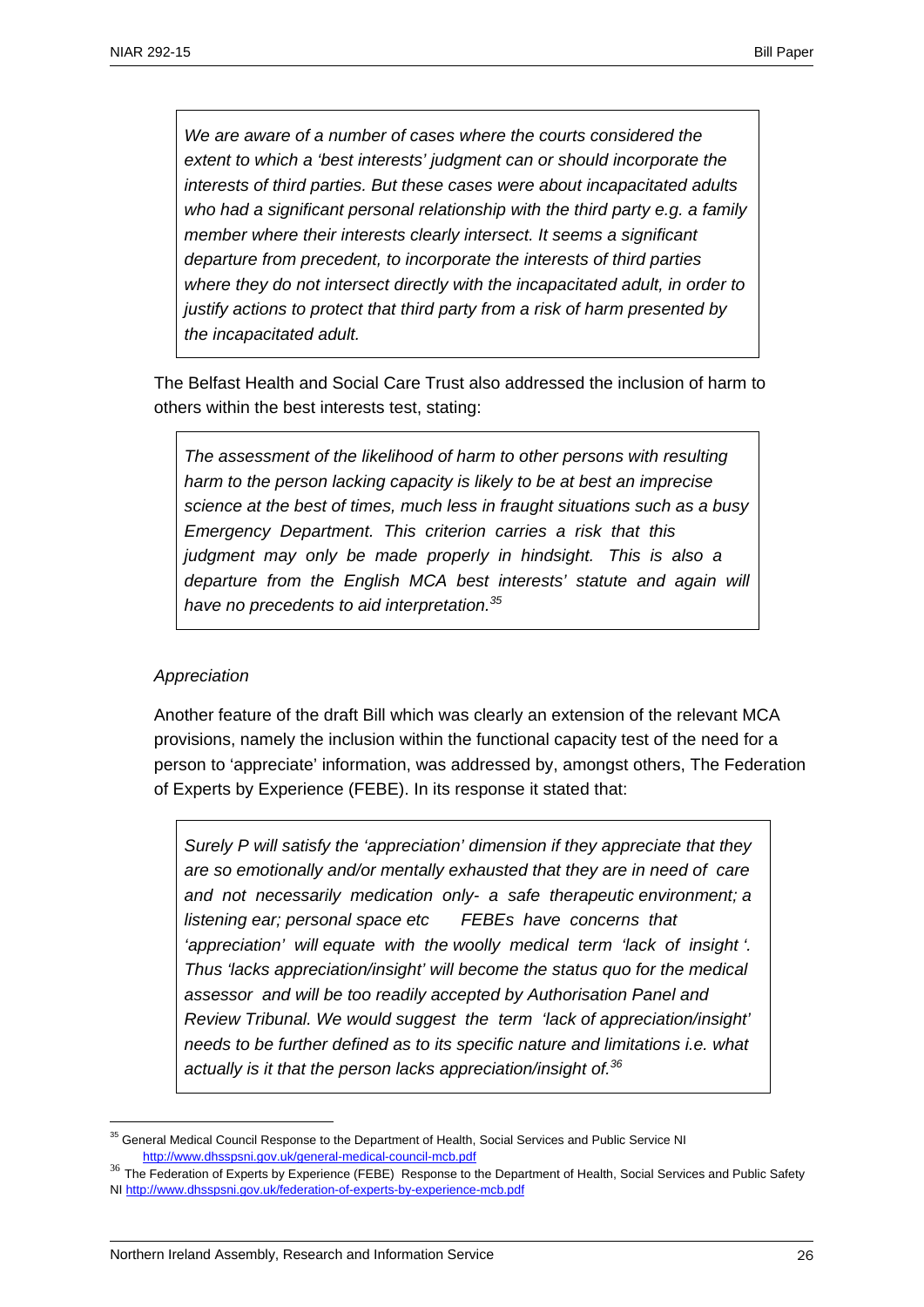## *Fusion Concerns*

In spite of the lengthy policy development and consultation exercises, a number of organisations, albeit for different reasons, continued to express concerns, as shown below, regarding the fusion in the draft Bill of mental capacity and mental health legislation.

*'Behind the proposed changes lies a principled desire to ensure that mentally disordered individuals have equality of rights – equal respect for their personal autonomy – as those suffering from physical disorders. As a result, it is anticipated that the new Bill will also help tackle the stigma associated with mental illness which is whole-heartedly welcomed across the profession. Certainly in principle the justification for this approach is strong and is clearly set out in the consultation document. The Association question whether Northern Ireland is prepared to accept the possible implications of allowing mentally ill people to refuse treatment with the possible consequences to them and society.37* 

*BMA* 

1

*'The widening of the proposed legislation to include the treatment of physical illnesses is quite significant with professionals having the ability of detaining and treating someone for their diabetes or asthma. One wonders how the public will react to that extension of enforced treatment to physical illnesses. Although, it will put mental and physical health conditions on the same footing legislatively'.38* 

*Mental Health Social Workers of the South Eastern Health Social Care Trust*

*We should note that the criminal provisions of the proposed Bill have not been made available. It is our experience that in practice the civil and criminal provisions are inextricably linked and the failure to provide the criminal provisions is a serious shortcoming. The group supports the idea of the implementation of the Mental Capacity Legislation and its role in the Criminal Justice Arena. However while we support the implementation of the Mental Capacity Bill we do not support the removal of the Mental Health Legislation.39* 

*Regional Forensic Group (Mental Health & Disability)*

 $37$  British Medical Association Response to the Department of Health, Social Services and Public Service NI http://www.dhsspsni.gov.uk/british-medical-association-ni-mcb.pdf

<sup>38</sup> Mental Health Social Workers of the South Eastern Health Social Care Trust Response to the Department of Health, Social Services and Public Safety NI http://www.dhsspsni.gov.uk/south-eastern-health-and-social-care-trust-mcb.pdf

<sup>&</sup>lt;sup>39</sup> Regional Forensic Group (Mental Health and Disability) Response to the Department of Health, Social Services and Public Safety NI http://www.dhsspsni.gov.uk/regional-forensic-group-mcb.pdf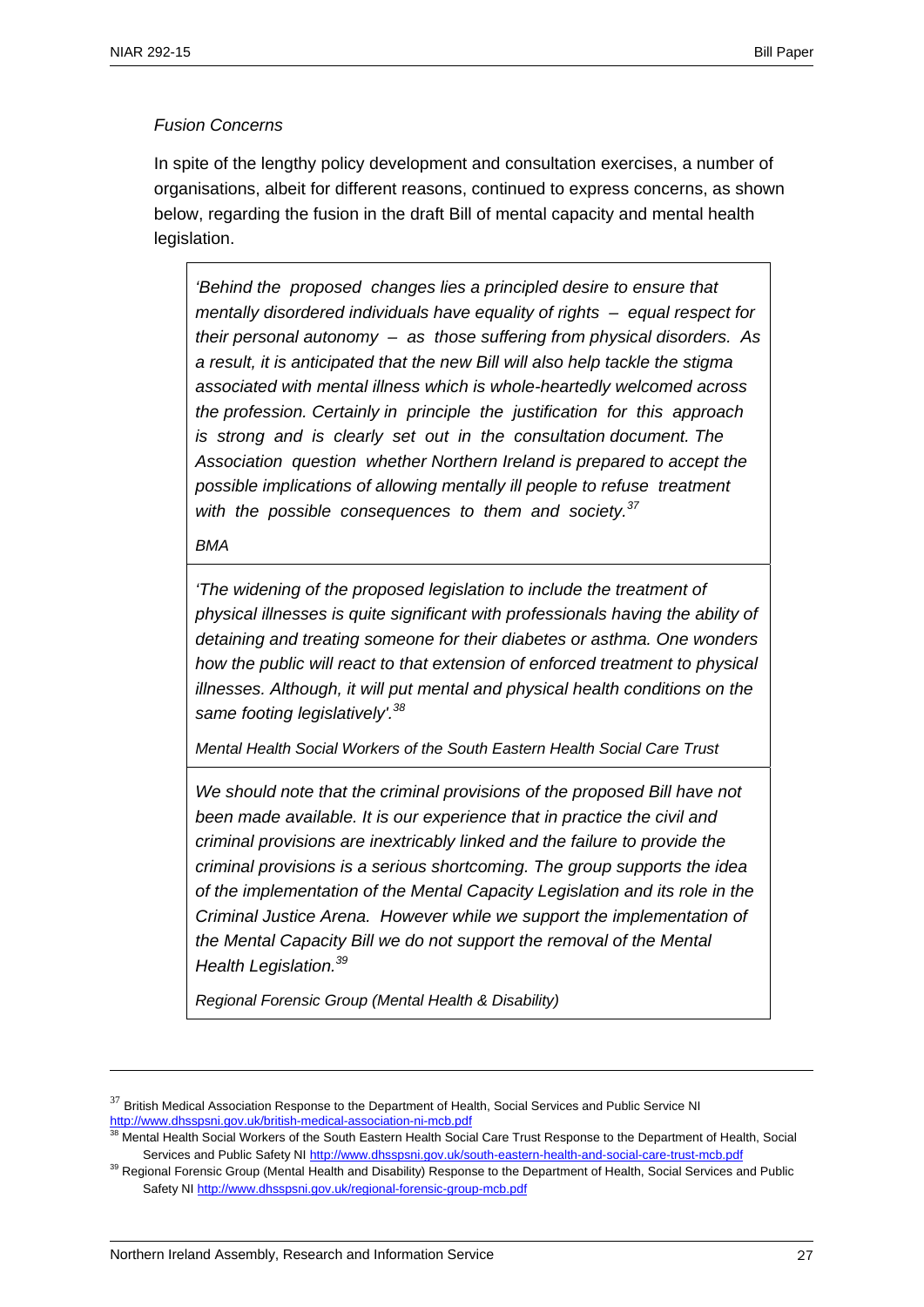# 6 Conclusion

It is now over a decade since the Bamford Review was launched and over seven years since it published its final report on legislative reform. The time taken to bring forward the draft Mental Capacity Bill for consultation reflects the inclusive, structured approach taken by the DHSSPS (and more recently the DoJ too) to policy development and the complexities involved in drafting a bill which, for the first time in any jurisdiction, seeks to fuse together mental capacity and mental health law.

It has been observed in the past that 'The UK's torturous ten year attempt to update the Mental Health Act 1983…can be interpreted in two ways. One, as a failure of resolve to properly grasp the principles of the primacy of autonomy, using capacity as the threshold for compulsion…as originally proposed by Richardson's expert committee. The other is that the proposals were rejected as judged not to adequately address common, and serious clinical challenges, and to run the risk of unacceptable and unforeseen consequences'.40

Whilst many responses to consultation on the draft Bill indicated broad support for the principles and approach adopted by the DHSSPS and the DoJ, the responses also revealed concern regarding the potential for unforeseen consequences, particularly regarding the functional test of capacity and the definition of best interests.

From a different perspective, of note when considering the consultation responses were the references to the UNCRPD. The UNCRPD is essentially a post-Bamford development and it provided the basis upon which a number of consultation responses challenged the substitute decision model proposed by the Bamford Review and adopted in the draft Bill. It was, however, also recognised in responses that, given the emerging law and practice relating to supported decision making, ensuring compliance with the UNCRPD was complex and challenging.

<sup>1</sup>  $40$  Tom Burns (2010) Mental illness is different and ignoring its differences profits nobody. Special Ed. J. Mental Health L. 34 (p36)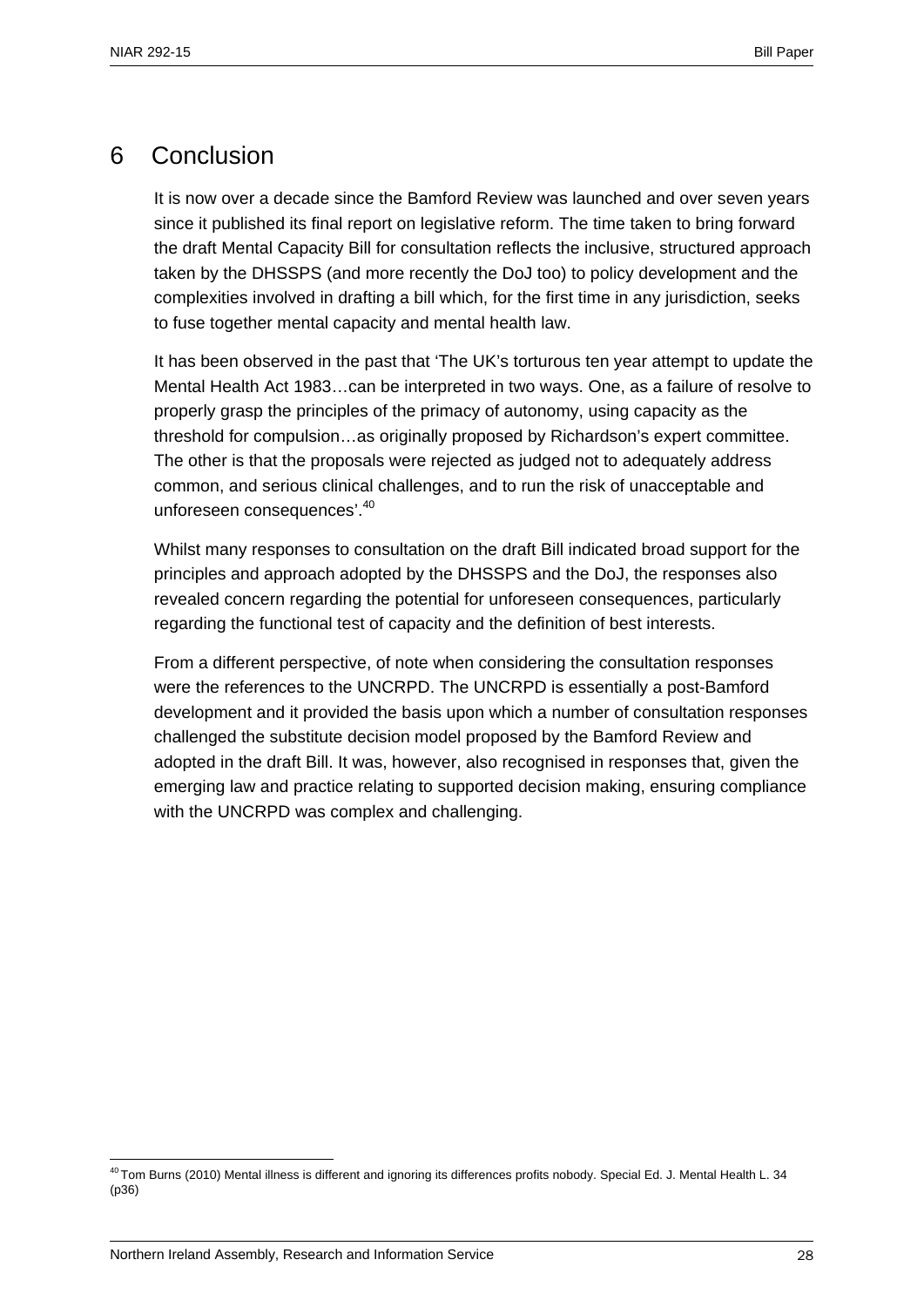# **Appendix 1**

# **DRAFT MENTAL CAPACITY BILL**

|                |            | PART <sub>1</sub>                                                                                                      |  |  |  |  |
|----------------|------------|------------------------------------------------------------------------------------------------------------------------|--|--|--|--|
|                |            | <b>PRINCIPLES</b>                                                                                                      |  |  |  |  |
|                |            | <b>Principles</b>                                                                                                      |  |  |  |  |
|                | Principles |                                                                                                                        |  |  |  |  |
| 1              | (1)        | For the purposes of this Act, a person is to be assumed to have capacity in relation                                   |  |  |  |  |
|                |            | to a matter unless it is established that the person lacks capacity in relation to                                     |  |  |  |  |
|                |            | the matter (within the meaning given by section 2).                                                                    |  |  |  |  |
|                | (2)        | The principles in subsections $(3)$ to $(5)$ must be complied with where, for any                                      |  |  |  |  |
|                |            | purpose of this Act, a determination falls to be made of whether a person                                              |  |  |  |  |
|                |            | lacks capacity in relation to a matter.                                                                                |  |  |  |  |
|                | (3)        | The person is not to be treated as unable to make a decision for himself or herself in                                 |  |  |  |  |
|                |            | relation to the matter unless all practicable help and support to enable the person                                    |  |  |  |  |
|                |            | to make a decision in relation to the matter have been given without success                                           |  |  |  |  |
|                | (4)        | (see section 4).<br>The person is not to be treated as unable to make a decision for himself or herself in             |  |  |  |  |
|                |            | relation to the matter merely because the person makes an unwise decision.                                             |  |  |  |  |
|                | (5)        | A lack of capacity cannot be established merely by reference to -                                                      |  |  |  |  |
|                |            | the person's age or appearance; or<br>(a)                                                                              |  |  |  |  |
|                |            | a condition of the person, or an aspect of the person's behaviour, which<br>(b)                                        |  |  |  |  |
|                |            | might lead others to make unjustified assumptions about the person's                                                   |  |  |  |  |
|                |            | capacity.                                                                                                              |  |  |  |  |
|                | (6)        | The principle in subsection $(7)$ applies where any act is done, or any decision                                       |  |  |  |  |
|                |            | is made, under this Act for or on behalf of a person who lacks capacity.                                               |  |  |  |  |
|                | (7)        | The act or decision must be done, or made, in the best interests of the person                                         |  |  |  |  |
|                |            | who lacks capacity (see section 6).                                                                                    |  |  |  |  |
|                |            |                                                                                                                        |  |  |  |  |
|                |            | Establishing whether a person has capacity                                                                             |  |  |  |  |
|                |            | Meaning of "lacks capacity"                                                                                            |  |  |  |  |
| $\overline{2}$ | (1)        | For the purposes of this Act, a person lacks capacity in relation to a matter if,                                      |  |  |  |  |
|                |            | at the material time, the person is unable to make a decision for himself or herself in                                |  |  |  |  |
|                |            | relation to the matter because of an impairment of, or a disturbance in the functioning<br>of, the mind or brain.      |  |  |  |  |
|                | (2)        | It does not matter                                                                                                     |  |  |  |  |
|                |            | whether the impairment or disturbance is permanent or temporary;<br>(a)                                                |  |  |  |  |
|                |            | (b) what the cause of the impairment or disturbance is.                                                                |  |  |  |  |
|                | (3)        | In particular, it does not matter whether the impairment or disturbance is                                             |  |  |  |  |
|                |            | caused by a disorder or disability or otherwise than by a disorder or disability.                                      |  |  |  |  |
|                | (4)        | In this section "unable to make a decision" has the meaning given by section                                           |  |  |  |  |
|                |            | 3.                                                                                                                     |  |  |  |  |
|                |            | Meaning of "unable to make a decision"                                                                                 |  |  |  |  |
| 3              | (1)        | For the purposes of sections 1 and 2, a person is unable to make a decision                                            |  |  |  |  |
|                |            | for himself or herself in relation to a matter if the person                                                           |  |  |  |  |
|                |            | is not able to understand the information relevant to the decision; or<br>(a)                                          |  |  |  |  |
|                |            | is not able to retain that information for the time required to make the<br>(b)                                        |  |  |  |  |
|                |            | decision; or                                                                                                           |  |  |  |  |
|                |            | is not able to appreciate the relevance of that information and to use and weigh<br>(c)                                |  |  |  |  |
|                |            | that information as part of the process of making the decision; or                                                     |  |  |  |  |
|                |            | is not able to communicate his or her decision (whether by talking, using sign<br>(d)<br>language or any other means). |  |  |  |  |
|                |            |                                                                                                                        |  |  |  |  |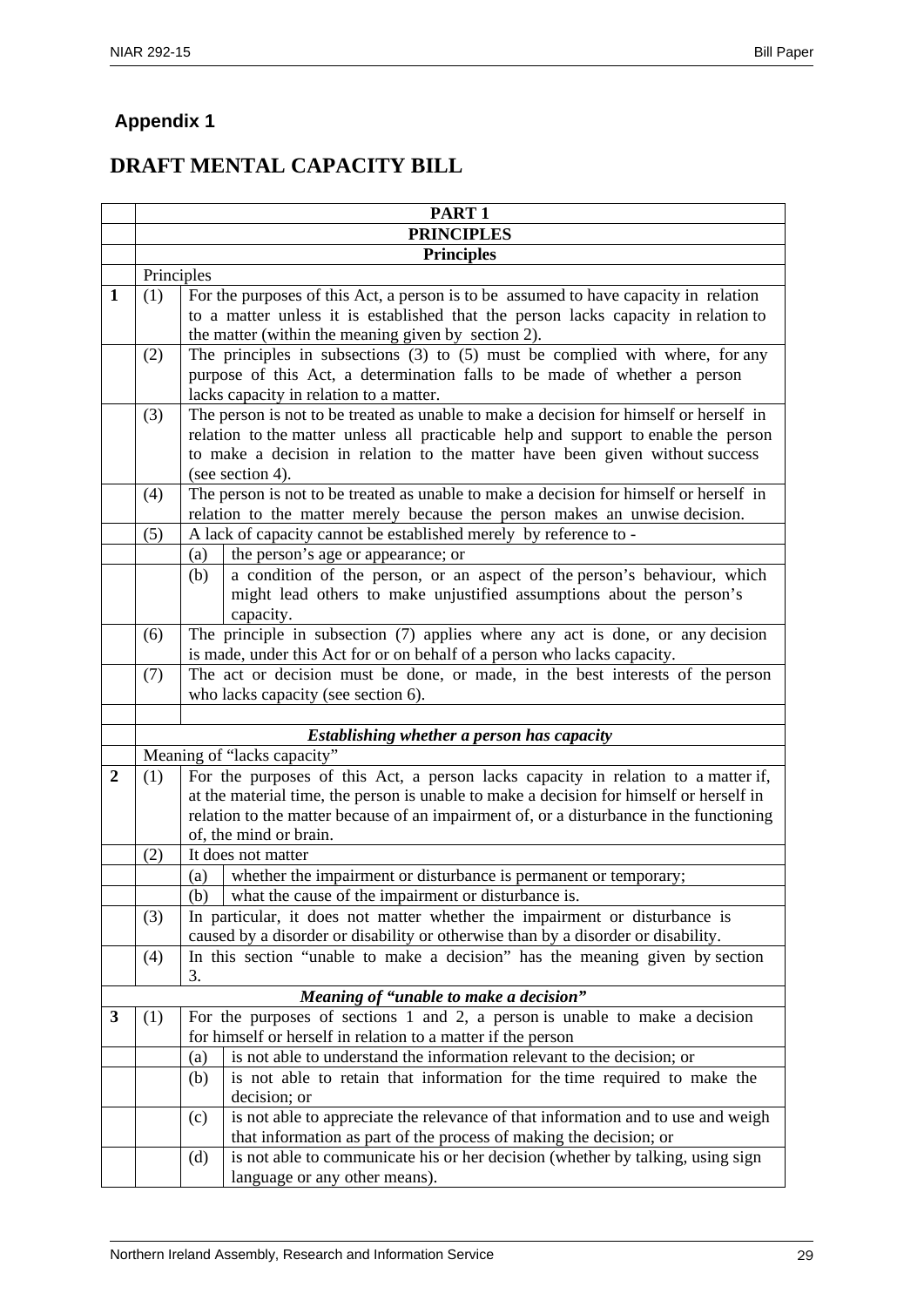|   | (2) | In subsection (1) "the information relevant to the decision" includes information      |                                                                                   |  |
|---|-----|----------------------------------------------------------------------------------------|-----------------------------------------------------------------------------------|--|
|   |     | about the reasonably foreseeable consequences of                                       |                                                                                   |  |
|   |     | (a)                                                                                    | deciding one way or another; or                                                   |  |
|   |     | (b)                                                                                    | failing to make the decision.                                                     |  |
|   | (3) | For the purposes of subsection $(1)(a)$ , the person is not to be regarded as "not"    |                                                                                   |  |
|   |     | able to understand the information relevant to the decision" if the person is able to  |                                                                                   |  |
|   |     | understand an appropriate explanation of the information.                              |                                                                                   |  |
|   | (4) |                                                                                        | An appropriate explanation means an explanation of the information given to the   |  |
|   |     |                                                                                        | person in a way appropriate to the person's circumstances (using simple           |  |
|   |     |                                                                                        | language, visual aids or any other means).                                        |  |
|   |     |                                                                                        | Supporting person to make decision                                                |  |
| 4 | (1) | A person is not to be regarded for the purposes of section $1(3)$ as having            |                                                                                   |  |
|   |     | been given all practicable help and support to enable him or her to make               |                                                                                   |  |
|   |     | a decision unless, in particular, the steps required by this section have              |                                                                                   |  |
|   |     | been taken so far as practicable.                                                      |                                                                                   |  |
|   | (2) |                                                                                        | Those steps are                                                                   |  |
|   |     | (a)                                                                                    | the provision to the person, in a way appropriate to his or her                   |  |
|   |     |                                                                                        | circumstances, of all the information relevant to the decision (or, where it is   |  |
|   |     |                                                                                        | more likely to help the person to make a decision, of an explanation of that      |  |
|   |     |                                                                                        | information);                                                                     |  |
|   |     | (b)                                                                                    | ensuring that the matter in question is raised with the person                    |  |
|   |     |                                                                                        | (i) at a time or times likely to help the person to make a decision; and          |  |
|   |     |                                                                                        | (ii) in an environment likely to help the person to make a decision;              |  |
|   |     | (c)                                                                                    | ensuring that persons whose involvement is likely to help the person to           |  |
|   |     |                                                                                        | make a decision are involved in helping and supporting the person.                |  |
|   | (3) |                                                                                        | The information referred to in subsection $(2)(a)$ includes information about the |  |
|   |     |                                                                                        | reasonably foreseeable consequences of                                            |  |
|   |     |                                                                                        |                                                                                   |  |
|   |     | (a)                                                                                    | deciding one way or another; or                                                   |  |
|   |     | (b)                                                                                    | failing to make the decision.                                                     |  |
|   | (4) | Nothing in this section is to be taken as in any way limiting the effect of            |                                                                                   |  |
|   |     | section $1(3)$ .                                                                       |                                                                                   |  |
|   |     |                                                                                        |                                                                                   |  |
|   |     |                                                                                        | Compliance with section $1(1)$                                                    |  |
| 5 | (1) | In proceedings under this Act or any other statutory provision, any question           |                                                                                   |  |
|   |     | whether a person lacks capacity within the meaning of this Act is to be decided on the |                                                                                   |  |
|   |     | balance of probabilities.                                                              |                                                                                   |  |
|   | (2) |                                                                                        | Subsection (3) applies where, other than in such proceedings, it falls to a       |  |
|   |     |                                                                                        | person to determine for any purpose of this Act whether another person ("P")      |  |
|   |     |                                                                                        | lacks capacity in relation to a matter.                                           |  |
|   | (3) | If                                                                                     |                                                                                   |  |
|   |     | (a)                                                                                    | the person making the determination has taken reasonable steps to                 |  |
|   |     |                                                                                        | establish whether P lacks capacity in relation to the matter,                     |  |
|   |     | (b)                                                                                    | the person reasonably believes that P lacks capacity in relation to the           |  |
|   |     |                                                                                        | matter, and                                                                       |  |
|   |     | (c)                                                                                    | the principles in section $1(3)$ to $(5)$ and section 4 have been complied        |  |
|   |     |                                                                                        | with, for the purposes of section $1(1)$ the person is to be taken to have        |  |
|   |     |                                                                                        | sufficiently "established" that P lacks capacity in relation to the matter.       |  |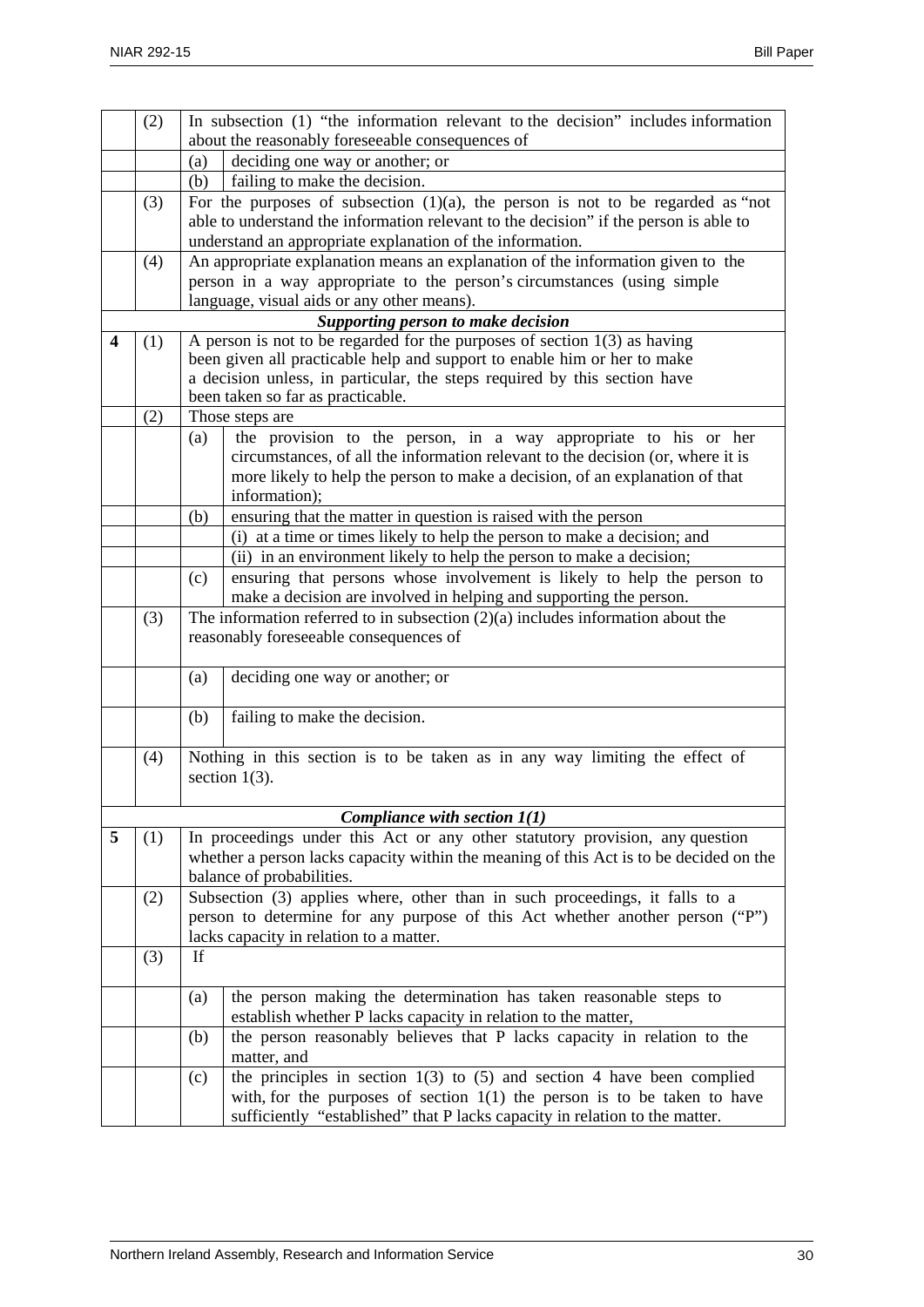|                       | Establishing what is in a person's best interests |                                                                                |                                                                                                                                    |  |
|-----------------------|---------------------------------------------------|--------------------------------------------------------------------------------|------------------------------------------------------------------------------------------------------------------------------------|--|
| <b>Best Interests</b> |                                                   |                                                                                |                                                                                                                                    |  |
| 6                     | (1)                                               | This section applies where for any purpose of this Act it falls to a person to |                                                                                                                                    |  |
|                       |                                                   |                                                                                | determine what would be in the best interests of another person ("P").                                                             |  |
|                       | (2)                                               |                                                                                | In determining what would be in P's best interests, the person making the<br>determination must not make it merely on the basis of |  |
|                       |                                                   |                                                                                |                                                                                                                                    |  |
|                       |                                                   | (a)                                                                            | P's age or appearance; or<br>a condition of P's, or an aspect of P's behaviour, which might lead others to                         |  |
|                       |                                                   | (b)                                                                            | make unjustified assumptions about what might be in P's best interests.                                                            |  |
|                       | (3)                                               |                                                                                | The person making the determination                                                                                                |  |
|                       |                                                   |                                                                                | must consider all the relevant circumstances (that is, all the circumstances of                                                    |  |
|                       |                                                   | (a)                                                                            | which that person is aware which it is reasonable to regard as relevant); and                                                      |  |
|                       |                                                   | (b)                                                                            | must in particular take the following steps.                                                                                       |  |
|                       | (4)                                               |                                                                                | That person must consider                                                                                                          |  |
|                       |                                                   | (a)                                                                            | whether it is likely that P will at some time have capacity in relation to the                                                     |  |
|                       |                                                   |                                                                                | matter in question; and                                                                                                            |  |
|                       |                                                   | (b)                                                                            | if it appears likely that P will, when that is likely to be.                                                                       |  |
|                       | (5)                                               |                                                                                | That person must, so far as practicable, encourage and help P to participate as fully as                                           |  |
|                       |                                                   |                                                                                | possible in the determination of what would be in P's best interests.                                                              |  |
|                       | (6)                                               |                                                                                | That person must take into account, so far as they are reasonably                                                                  |  |
|                       |                                                   |                                                                                | ascertainable                                                                                                                      |  |
|                       |                                                   | (a)                                                                            | P's past and present wishes and feelings (and, in particular, any relevant                                                         |  |
|                       |                                                   |                                                                                | written statement made by P when P had capacity);                                                                                  |  |
|                       |                                                   | (b)                                                                            | the beliefs and values that would be likely to influence P's decision if P                                                         |  |
|                       |                                                   |                                                                                | had capacity; and                                                                                                                  |  |
|                       |                                                   | (c)                                                                            | the other factors that P would be likely to consider if able to do so.                                                             |  |
|                       | (7)                                               |                                                                                | That person must                                                                                                                   |  |
|                       |                                                   | (a)                                                                            | if it is practicable and appropriate to do so, consult the relevant people                                                         |  |
|                       |                                                   |                                                                                | about what would be in P's best interests and, in particular, about the                                                            |  |
|                       |                                                   |                                                                                | matters mentioned in subsection (6); and                                                                                           |  |
|                       |                                                   | (b)                                                                            | take into account the views of those people (so far as ascertained from that                                                       |  |
|                       |                                                   |                                                                                | consultation or otherwise) about what would be in P's best interests and, in                                                       |  |
|                       |                                                   |                                                                                | particular, about those matters.                                                                                                   |  |
|                       | (8)                                               |                                                                                | In subsection (7) "the relevant people" means                                                                                      |  |
|                       |                                                   | (a)                                                                            | if at the time of the determination there is someone who is P's nominated person                                                   |  |
|                       |                                                   |                                                                                | (within the meaning given by section 70), that person;                                                                             |  |
|                       |                                                   | (b)                                                                            | if at the time of the determination there is an independent advocate who is                                                        |  |
|                       |                                                   |                                                                                | instructed under section 88 to represent and provide support to P, the<br>independent advocate;                                    |  |
|                       |                                                   |                                                                                | any other person named by P as someone to be consulted on the matter in                                                            |  |
|                       |                                                   | (c)                                                                            | question or on matters of that kind;                                                                                               |  |
|                       |                                                   | (d)                                                                            | anyone engaged in caring for P or interested in P's welfare;                                                                       |  |
|                       |                                                   | (e)                                                                            | any attorney under a lasting power of attorney granted by P; and                                                                   |  |
|                       |                                                   | (f)                                                                            | any deputy appointed for P by the court.                                                                                           |  |
|                       | (9)                                               |                                                                                | The person making the determination must, in relation to any act or                                                                |  |
|                       |                                                   |                                                                                | decision that is being considered, have regard to whether the same                                                                 |  |
|                       |                                                   |                                                                                | purpose can be as effectively achieved in a way that is less restrictive of                                                        |  |
|                       |                                                   |                                                                                | P's rights and freedom of action.                                                                                                  |  |
|                       | (10)                                              |                                                                                | That person must, in relation to any act that is being considered, have regard to                                                  |  |
|                       |                                                   |                                                                                | whether failure to do the act is likely to result in harm to other persons with resulting<br>harm to P.                            |  |
|                       |                                                   |                                                                                |                                                                                                                                    |  |
|                       | (11)                                              |                                                                                | If the determination relates to life-sustaining treatment for P, the person making                                                 |  |
|                       |                                                   |                                                                                | the determination must not, in considering whether the treatment is in the best                                                    |  |
|                       |                                                   |                                                                                | interests of P, be motivated by a desire to bring about P's death.                                                                 |  |
|                       |                                                   |                                                                                |                                                                                                                                    |  |